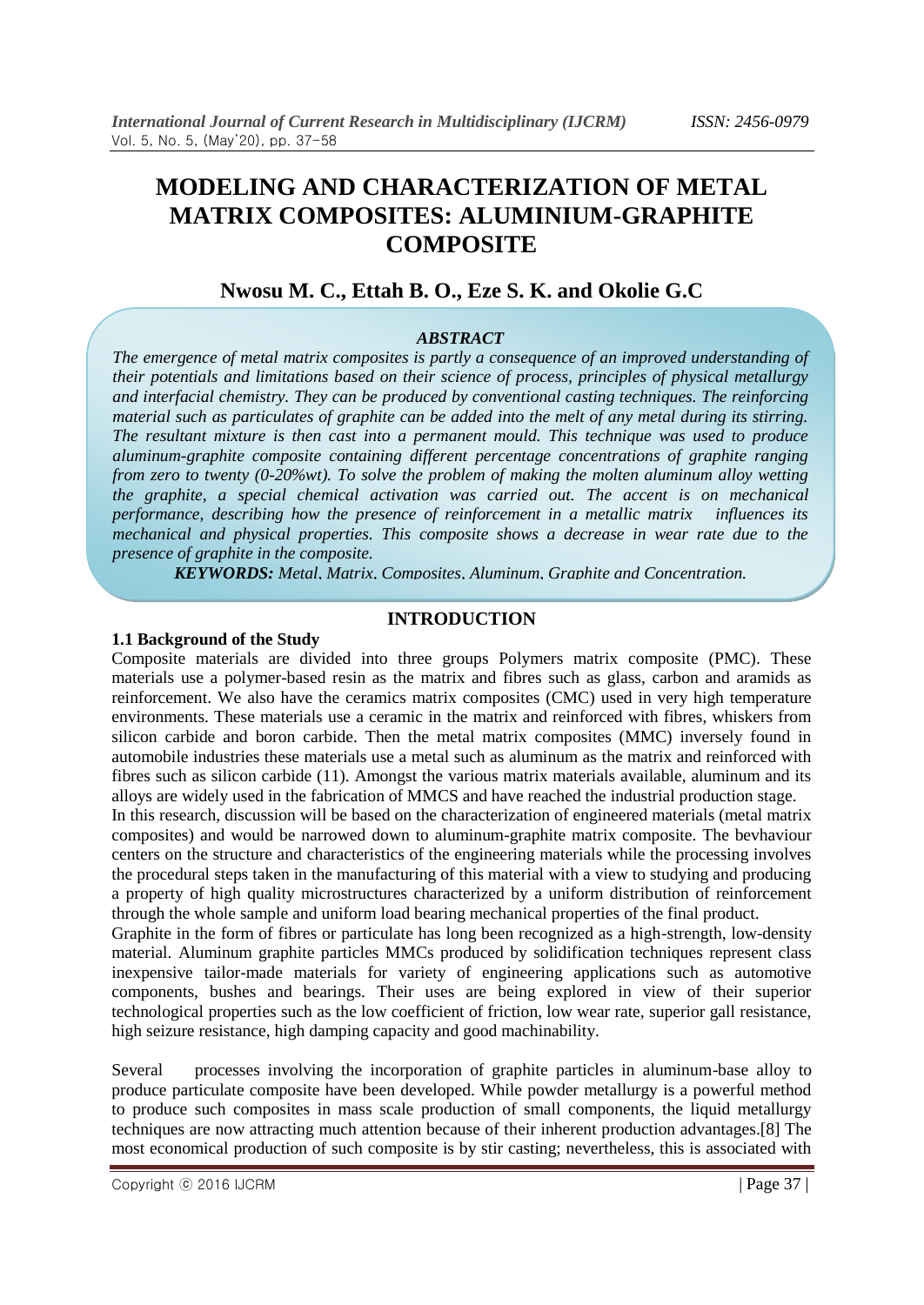some problem arising mainly from the apparent now-wet ability of graphite by liquid aluminum alloys and density differences between the two materials. As a result, introduction and retention of graphite particles in molten aluminum is extremely difficult.

Several investigations have been documented to improve the wetability between the two components by special treatment of both, the particulates and melt. A considerable amount of studies have been carried out in the area of development of processes, the characterization of the structure and properties of these materials. [10]

In view of the above-mentioned problems, this study was undertaken to produce an aluminum/graphite composites with high-quality microstructures characterized by a uniform distribution of the reinforcement throughout the whole sample and good mechanical properties of the final product. The key idea is to apply sufficient shear stress (T) on particle clusters embedded in the liquid metal to overcome the average cohesive force or the tensile strength of the cluster.

A new rheo process has been developed at Brunel centre for advanced solidification Technology (BCAST), Brunel university, by utilizing the melt conditioning by advanced shear Technology (MCAST) process in which the liquid undergoes a high shear stress and a high intensity of turbulence inside a specially designed twin screw machine. The effects of processing parameters on the reinforcement distribution have also been examined with the purpose of optimizing the process parameters to yield components of high integrity. [15]

The experimental results of novel melt-conditioned high-pressure die cast (Mc-HPDC). Aluminum composites are compared with conventional high-pressure die-casting (HPDC) samples. The adopted technique or process clearly demonstrates a significant improvement in the distribution of the reinforcement in the matrix with a good combination of improved ultimate tensile strength (UTS) and tensile elongation (E), which is the stir mixing and casting method.

# **1.2 Statement of Problem**

In the world of technology, especially in high speed transmissions such as automobiles, aerospace, and spinning- weaving light weight and high strength are paramount, there is this need to source for materials that maintain these qualities. This motioned the inquisitiveness to embark into this type of composite design (Aluminum –Graphite). Components running at high speeds tend to change their morphology due to heat generation and as such resistance to heat is considered in the design.

Early attempts to produce particulate composites by the stirring technique have not been successful. It has been postulated that the major difficulty with such an approach is that most graphite particles are not wetted by most of the molten alloys. However, the basic problem associated with the production of aluminum –graphite composite is that the graphite particle is not wetted by the aluminum melt. This technique also has the drawbacks of high cost and/or extensive reaction between the particles and the melt, which degrades the properties of the composites.

Secondly, the problem of the wetted graphite rising to the surface of the melt due to the density difference between the graphite particles and aluminum melt, accumulating at the top forming a thick layer (pushing effect) was also encountered.

### **1.3 Aim and Objectives**

 To enhance stiffness of Aluminum components where there is need for avoidance of excessive elastic deflection.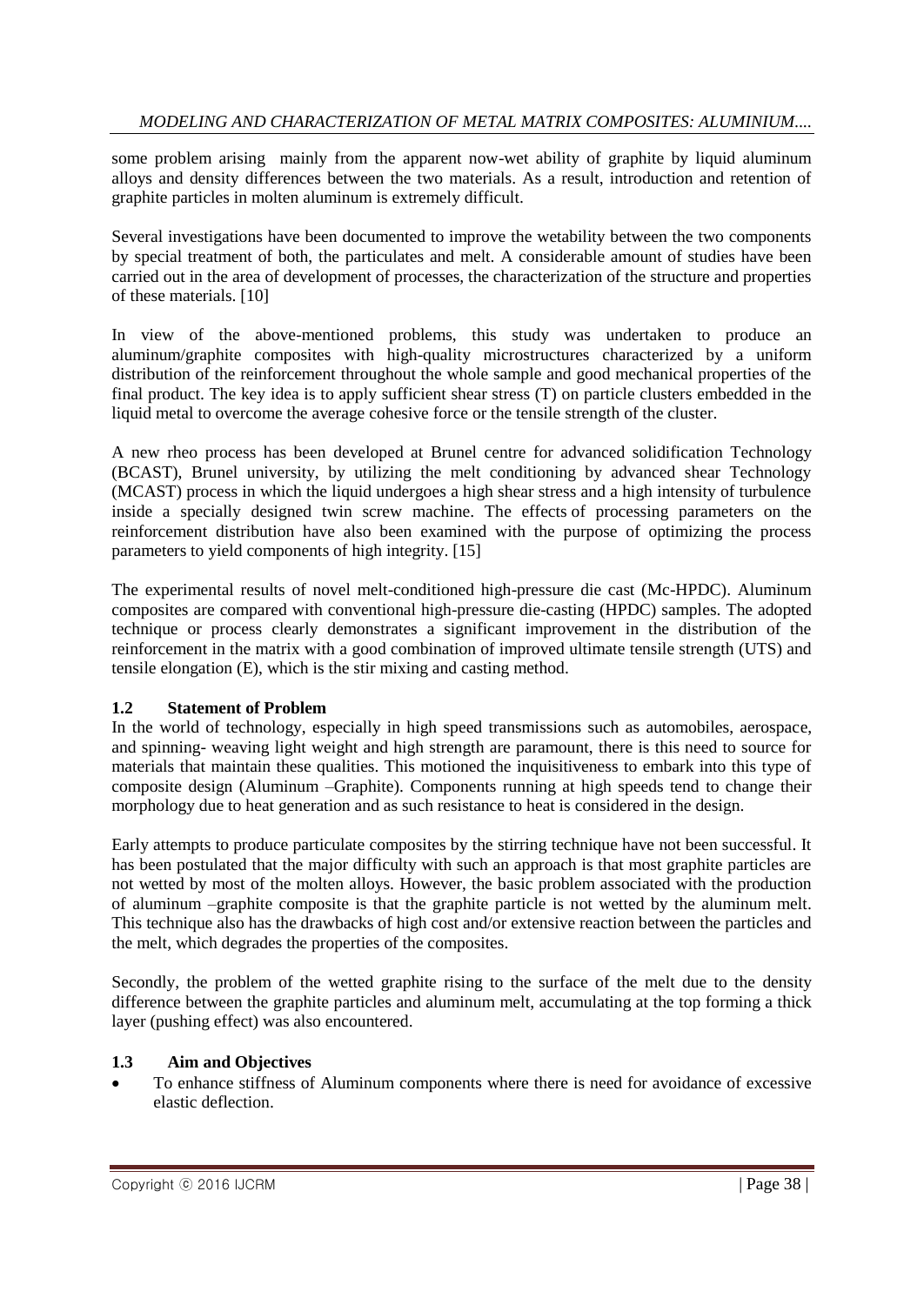- To enhance the strength of the material by addition of reinforcement fiber there by increasing the fatigue resistance
- To increase creep resistance, achieved mostly by addition of long fibres especially to Ti alloys.
- To produce material with reduced density and high strength for ultra modern engineering use.
- To increase the wear resistance of the material (matrix); introduction of reinforcement reduces wear rate by factor of up to ten.
- To make a component that operates under high temperature conditions.

## **1.4 Significance of the Study**

The behaviour of a manufactured part during its expected service life is an important consideration. It is important to determine what could occur on a product that would be damaging and questions of failure of parts that are made of these composite materials. This work gives an idea of the properties of aluminum graphite composite material to aid in bringing to existence the knowledge its strength, hardness and other mechanical properties so as to know the maximum load that can be exerted on parts made of these material also from the knowledge of its physical properties which provides its strength to weight ratio, density presented from the view point of material selection and manufacturing and its relevance to the service life of the component.

### **1.5 Scope and Limitation**

The study uses aluminum as the matrix and graphite as the particulate fibre and the two materials are mixed to form a homogenous mix. Standard samples were made from them and to be used for mechanical properties tests to determine relative properties with fiber concentration addition. The major problem in this work is difficulty in mixing to form a homogenous mixture.

# **LITERATURE REVIEW**

Among the major developments in materials in recent years are composite materials. In fact, composite are now one of the most important classes of engineered materials, because they offer several outstanding properties as compared to other conventional materials. Composite materials have found increasingly wide applications in aircraft, space vehicles, offshore structures, piping, electronics, automobiles, boats and sporting goods. [15] The oldest example of composites is the addition of straw to clay in the making of mud huts and of bricks for structural use; this combination dates back to 4000B.C. [14]. In that application, the straws are the reinforcing fibers, and the clay is the matrix. Another example of a composite material is the reinforcement of masonry and concrete with rods, which was begun in the 1800s.

Examples of metal matrix composites stretch back to the ancient civilization. [8] Among the first composite materials to attract scientific as well as practical attention were the dispersion hardened metal systems. These developed from work (Schmidt 17, 1924) on consolidated mixtures of aluminum/alumina powders and led to the extensive research in the 1950s and 1960s.

Despite their highly promising mechanical and thermal properties, metal matrix composites (MMCs) have, for a long time, been afforded only limited use in very specific applications. [18] Shortcomings such as complex processing requirements and the high cost of the final product have presented the greatest barriers to their proliferation. Improvements in the reinforcement fabrication and composite processing techniques are therefore pivotal for increasing their commercial applicability. [12] Significant efforts have been and continue to be, devoted to this end with encouraging result; reinforced metals have begun to show their presence in large-scale commercial applications. Notable examples includes the alumina fiber-reinforced aluminum alloy pistons for diesel engines introduced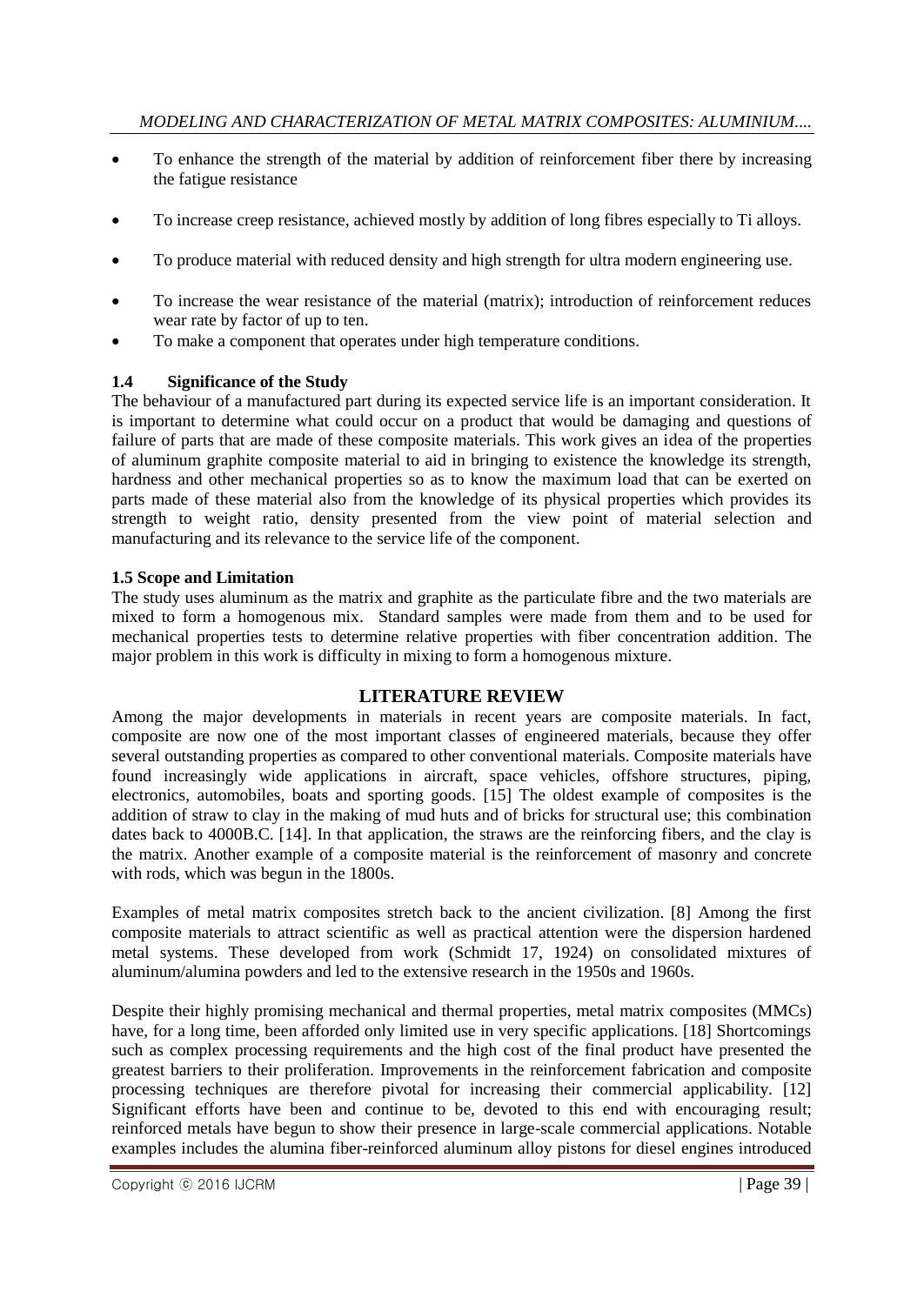by Toyota Motor Corporation in 1982 and, more recently, the aluminum and carbon fiber-reinforced cylinder liners of the Honda Prelude Clyne (5, 1993).

(Early Lotus Elise Models in 2000) used aluminum metal matrix composites rotors, but have less than optimal heat properties due to the wrong choice of reinforcement agent and Lotus has since switched back to cast iron usage. Honda has used aluminum MMC cylinder liners in some of their engines, including the B21A1, H22A and H23A, F2oC and F22C. Porsche also used MMC in reinforcing the engine's cylinder sleeves in the Boxster and 911. Specialized Bicycles has used aluminum MMC compounds for its top of the range bicycle frame for several years Callister ( 2001).

Aluminum was first produced in 1825. Aluminum, Alumina/ graphite and its alloys are extensively used in large number of industrial applications due to their excellent combination of properties like high strength-to-weight ratio, good corrosion resistance, better thermal conductivity, easy to deform, etc. Because of high strength-to-weight ratio that automobiles and aircrafts components and its alloys are made in order to make the moving vehicle lighter, which results in the saving of fuel consumptions.

Using composite materials can yield terrific benefits in most industries. One example is the decreased fuel consumption in the new Boeing 787 Dream liner, which was designed with a lightweight, composite fuselage and wings Pamela (15, 2007).

In 2007, alliminum/graphite-composite military High Mobility Multi-Purpose Wheeled Vehicle (HMMWV in Hummvee) was introduced by TPI composites Inc. and armor Holdings Inc; the first all aluminum/graphite-composite military vehicle and in 2008 also, an all aluminum/graphite-composite recreational vehicle (RV) was introduced by Pilgrin International Inc. the shell is composed of cosmolite, a thermoplastic fiber-reinforced composite and the exterior surface sepctralite which incorporates Dupont surlyn, an impact resistant coating found on golf balls.

The principles of precipitation hardening in metals date from the 1930s and were developed in the following decade. Recent collected papers celebrating such landmarks in the use of metals, give a fascinating insight into the major metallurgical advances during this period. For both dispersion hardening and precipitation hardening, the basis of the strengthening mechanism is to impede dislocation motion with small particles. [1] This is achieved by the incorporation of either fine oxide particles or non-shearable precipitates within a metallic matrix. Of prime importance is the minimization of the spacing between the inclusions.

Most recent developments have brought the concept of metal matrix composite closer to engineering practice. An interesting example is provided by the so-called "dual phase" steels, which evolved in the 1970s. These are produced by annealing fairly low carbon steel and then quenching. This result is a product very close to what is now referred to as a particulate MMC, with about 70% of very hard, relatively coarse particles distributed in a soft matrix. This is a strong-tough and formable material, now used extensively in important applications such as car bodywork. Interest in fibrous metal matrix composites mushroomed in the 1960s, with effort directed mainly at aluminum and copper matrix systems reinforced with tungsten and boron fibres. In such composites the primary role of the matrix is to transmit and distribute the applied load to the fibres. Researcher on continuously reinforced composites waned during the 1970s, largely for reason of high cost and production limitations. The continuing need for high temperature, high performance materials for various components in turbine engines have trigged a resurgence of interest, mainly directed towards titanium materials.

Discontinuously reinforced composites fall somewhere between the dispersion strengthened and fiber strengthened extremes, in that both matrix and reinforcement bear substantial properties of the load.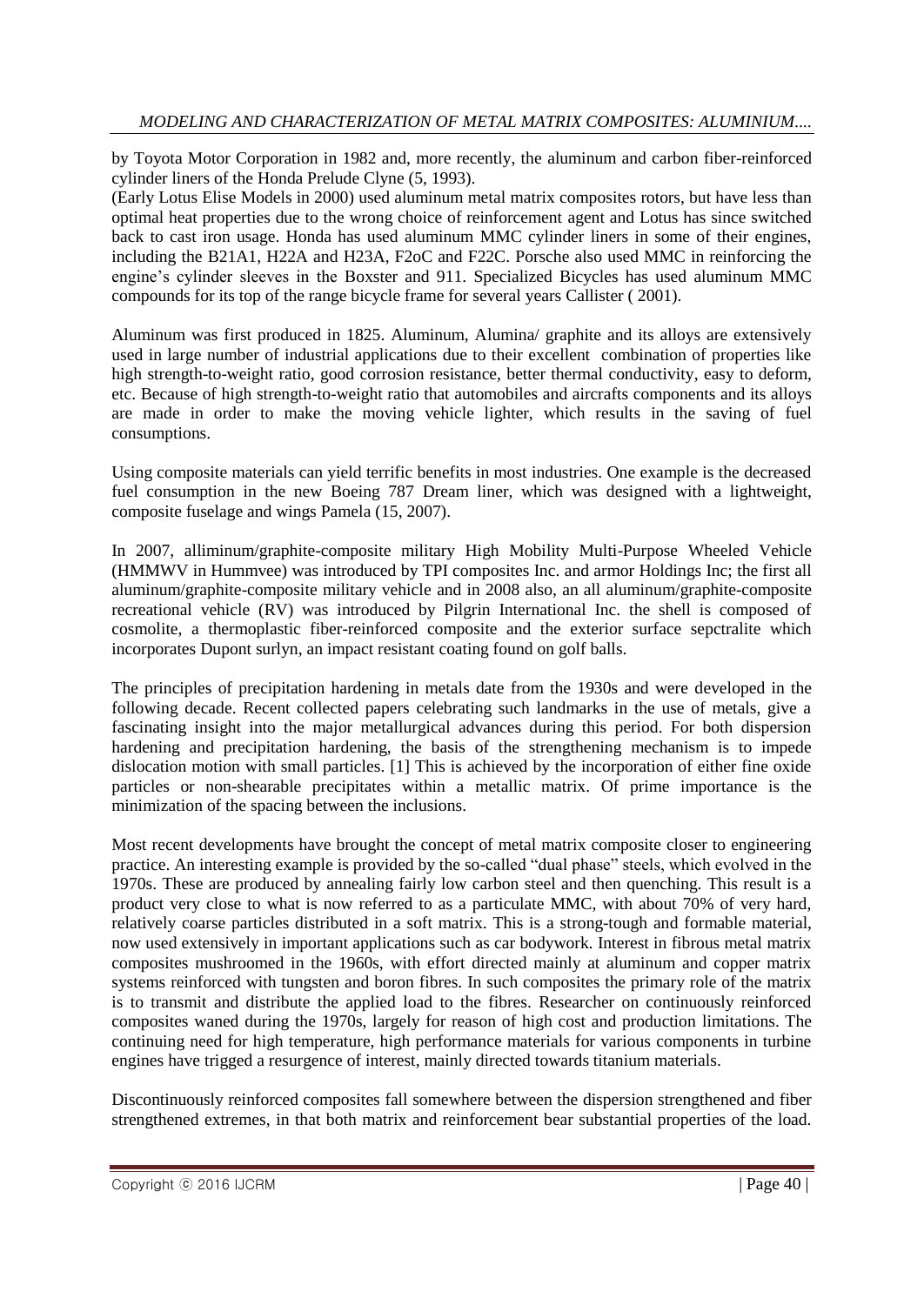## *MODELING AND CHARACTERIZATION OF METAL MATRIX COMPOSITES: ALUMINIUM....*

[4) They have been rapidly developed during the 1980s, with attention focused on aluminum-based composites reinforced with Sic particles,  $Al_2O_3$  particles, short fibres or graphite particles. [7] Metal materials have advantage of higher elastic modules over polymer matrix, matrix material in these components usually aluminum, Lithium, magnesium, copper titanium and super alloys. The elastic modulus of nonmetallic fibre ranges between 200Gpa and 400Gpa with tensile strength beings in the ranges from 20000Mpa to 3000Mpa.

| <b>Fibre</b>    | <b>Matrix</b>         | <b>Application</b>                    |
|-----------------|-----------------------|---------------------------------------|
|                 |                       |                                       |
| Graphite        | Aluminum              | Satellites, missile and helicopter    |
|                 |                       | structures                            |
|                 | Magnesium             | Space and satellite structure         |
|                 | Lead                  | Storage-battery plates                |
|                 | Copper                | Electrical contacts and bearings      |
| <b>Boron</b>    | Aluminum              | Compressor blades and structure       |
|                 |                       | supports                              |
|                 | Magnesium             | Antenna structures                    |
|                 | Titanium              | Jet engine fan blades                 |
| Alumina         | Aluminum              | Super conductor restraints in fission |
|                 |                       | power reactors                        |
|                 | Lead                  | Storage battery plates                |
|                 | Magnesium             | Helicopter transmission structures    |
| Silicon carbide | Aluminum,             | High temperature structures           |
|                 | titanium              |                                       |
|                 |                       |                                       |
|                 |                       | High temperature engine components    |
|                 | Super alloy (co-base) |                                       |

**Table 2.1: Metal matrix composite materials and Application.**

# **2.1 Fabrication Processes**

Varieties of processes have been and are being developed for the manufacture of MMCs. These may be divided into primary liquid processing and secondary processing. A further important distinction can be drawn for the primary liquid processing depending on whether the matrix becomes liquid at any stage. Each technique has its own limitations in terms of component size and shape, and imposes certain micro structural features on the product. Table 2.2 lists of different processing routes which is discussed in this chapter as well as their applicability to the production of different composite materials.

|                            | <b>Types of reinforcements</b> |                    |                        |              |                    |  |  |
|----------------------------|--------------------------------|--------------------|------------------------|--------------|--------------------|--|--|
|                            | Continuous                     |                    | Discontinuous          |              |                    |  |  |
| <b>Processing Routes</b>   | Mono-<br><b>filament</b>       | Multi-<br>filament | <b>Staple</b><br>fibre | Whisker      | <b>Particulate</b> |  |  |
| Squeeze infiltrate perform | ั√                             |                    | ٦                      |              | ′√,                |  |  |
| Spray coat or co-deposit   |                                |                    | X                      | X            |                    |  |  |
| Powder premix/extrude      | X                              | X                  | $\mathcal{L}$          |              |                    |  |  |
| Slurry coat/hot press      | ัป)                            |                    | X                      | X            | X                  |  |  |
| Interleave/diffusion bond  |                                | X                  | X                      | X            | X                  |  |  |
| Stir mixing and casting    | X                              | X                  | $(\sqrt{2})$           | $(\sqrt{2})$ |                    |  |  |
| Not practicable            |                                |                    |                        |              |                    |  |  |

Copyright © 2016 IJCRM | Page 41 |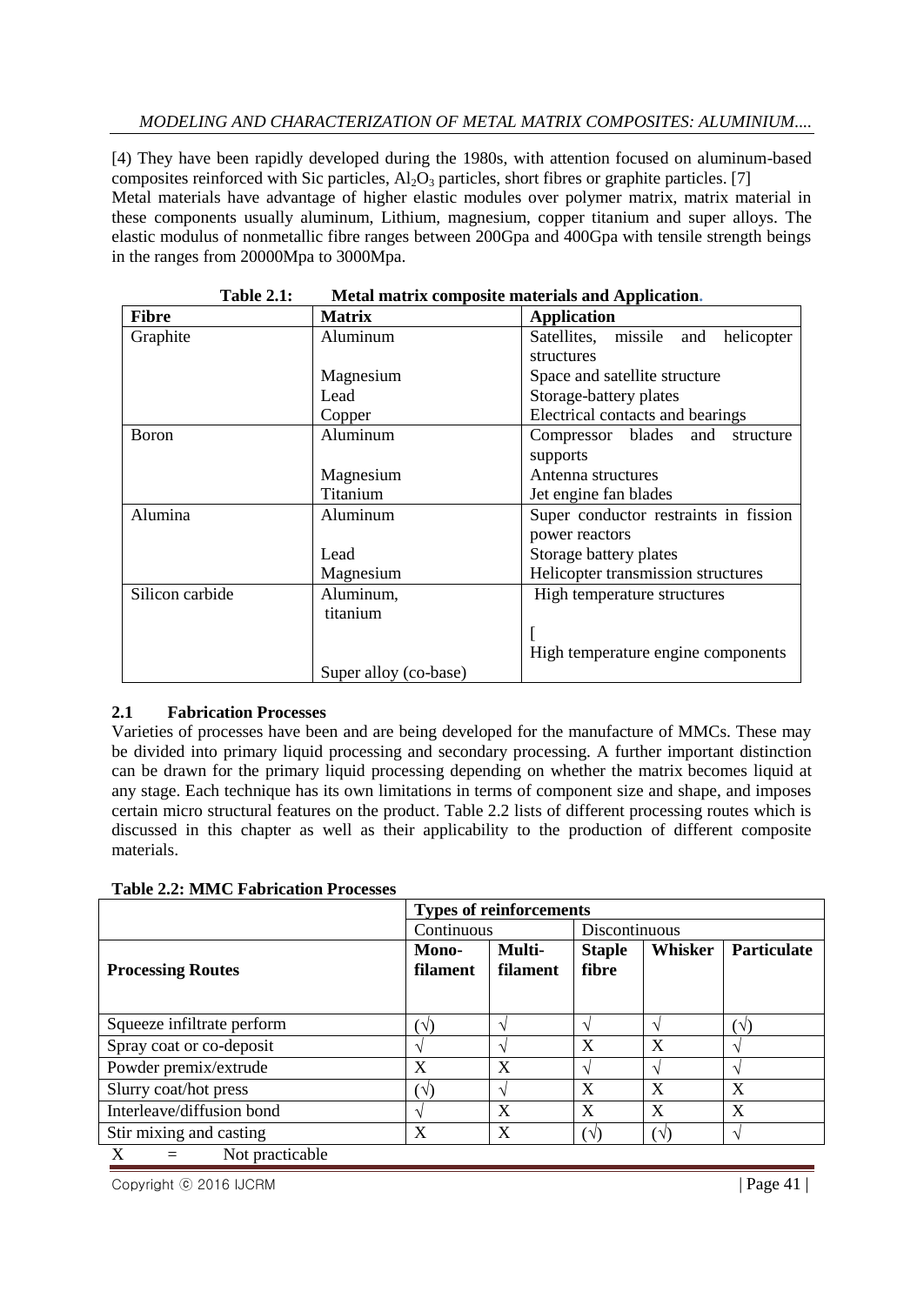$(\sqrt{})$  = Not common = Current practice

As can be seen in table 2.2 above, many fabrication routes are now available by which reinforcements can be incorporated into a metal matrix. It is important to note from the outset that making the right choice of fabrication procedure is just as important as terms of the microstructure and performance of a component, as it is for its commercial viability.

However, before looking in detail at the various processing options, it is worthwhile dwelling for a moment on selection of the reinforcement clearly, the size, shape and strength of the reinforcing particles is of central importance. Often, the choice between the continuous and discontinuous options is relatively straight forward, both in terms of performance and processing cost. However, within each category, there exist wider variations in reinforcement size and morphology.

As an example, consider particulate reinforcement. The most convenient form is graphite particle of about 30-90m diameter, which is cheap (largely because of the mature market for its use as a solid lubricant) and relatively easy to handle.

# **2.2 Primary Liquid Processing**

Various techniques have been developed which involves the matrix becoming at least partially molten as it is brought in contact with the reinforcement fibre.

### **2.2.1 Squeeze Casting and Squeeze Infiltration**

The term squeeze casting has come to be applied to various processes in which pressure is imposed on a solidifying system, usually via a single hydraulically activated ram. The technique has certain general characteristics such as a tendency towards fine microstructures and low porosity levels encouraged by efficient liquid feeding. After smelting of the charge, it is allowed to fall into the die cavity by withdrawing the sliding base of the crucible, after which the ram is brought down as to pressurize the melt and force it into the perform. Air escape paths are provided here in the form of a suitable clearance between the die and its base.

Infiltration is usually carried out with equipment of the type although, the molten charge is often introduced from the side rather than along axis of the ram travel, the performs are commonly fabricated by sedimentation of short fibres from liquid suspension. It is common to compress the perform while the liquid is being drained off, sometimes with simultaneous gentle heating.

A typical experimental procedure would involve decanting the liquid with fibres in suspension, into an open-topped cylindrical die having fine drainage holes around the base. The liquid is removed by suction while the residue is compressed by a ram.

The mixing of graphite particulate and liquid metal is a convenient and versatile technique for MMC production. The blending can be carried out dry or in liquid suspension. This is usually followed by cold compaction, canning evacuation (degassing) and a high temperature consolidation stage. It can be difficult to achieve a homogenous mixture during blending particularly with fibres (and especially whistlers), which tend to persist in the form of tangled agglomerates with spaces for too small for the penetration of reinforcement particles. Another notable feature of much powder route material is the presence of fine oxide particles usually present in Al-MMCs.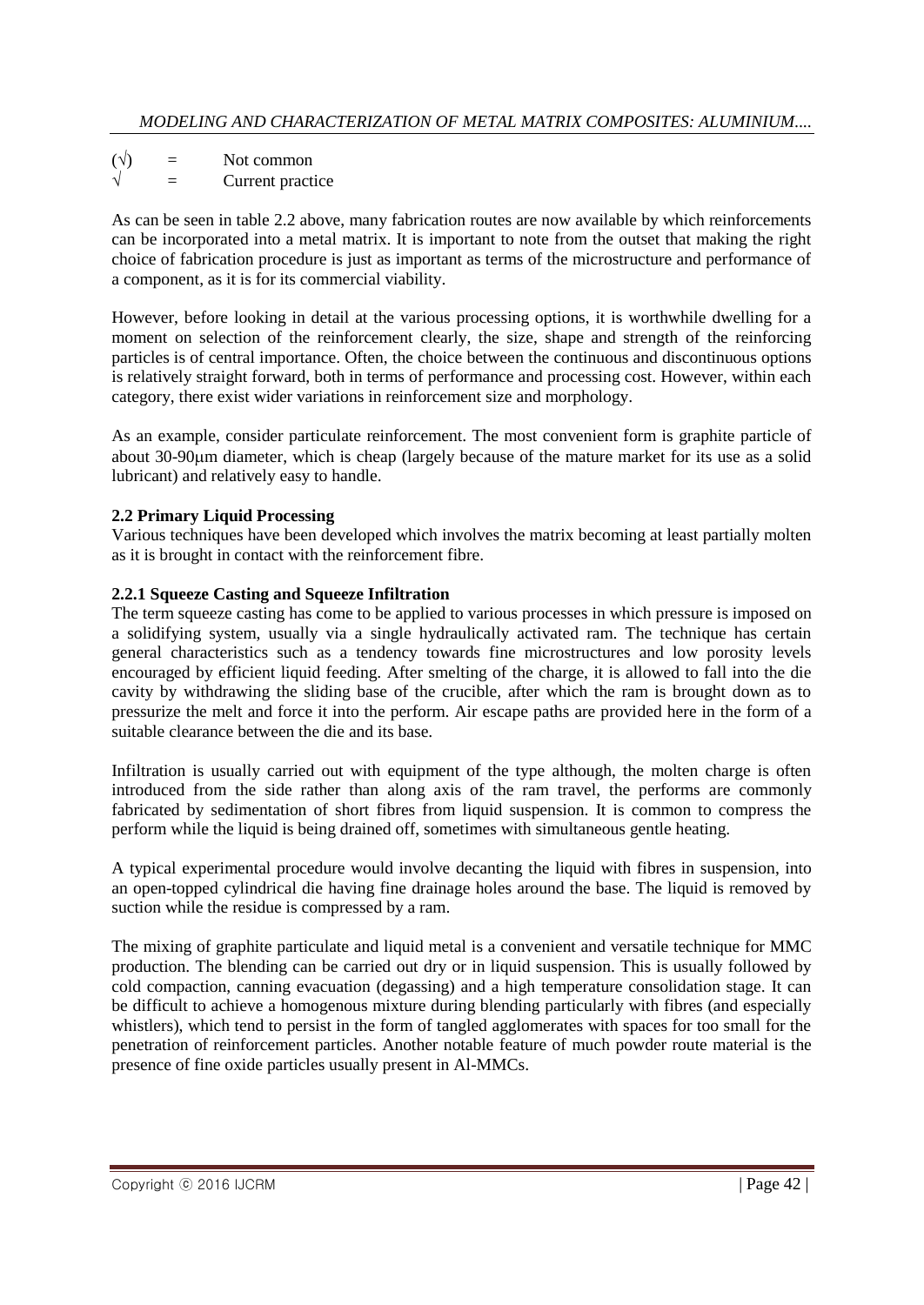## **2.3 Secondary Processing**

## **2.3.1 Extrusion and Drawing**

Extrusion may be carried out on discontinuous MMCs produced in various ways commonly by squeeze infiltration or by powder blending. There is scope for alignment of fibres parallel to the extrusion axis, but at the expense of progressive fibre fragmentation.

Drawing involves a rather similar strain field to extrusion, but the stress state in the process zone has a similar compressive hydrostatic component. In addition, it is normally carried out a lower temperature. One consequence of this is that there is a much greater risk of internal cavitations during drawing, particularly if the interfacial bond strength is low. Surface finish, on the other hand, is often superior.

## **MATERIALS AND METHODS**

### **3.1 Materials**

## **3.1.1 Equipment and Tools Required**

The proposed method of production is the stir mixing and casting method. A coal furnace was used for the melting process. In carrying out this, series of apparatus were made used of which are:

- Melting crucible for melting of aluminum
- Stirring pot-it looks like the melting crucible, which has a stirrer, attached to the lid for stirring the measured quantities of graphite and aluminum to obtain the desired result.
- Measuring cups- They are of four sizes 80g, 85g, 90g and 95g respectively with insulated handle used in measuring the exact proportion of aluminum melt to be introduced into the stirring crucible.
- Mould made of two layers with sand, binded with bentolite. It has an upper (male) layer and a lower (female) layer with half cylindrical impression on both cavities/layers where the already agitated melt is being poured into and allowed to cool.
- Graphite pre-heating crucible for heating of the measured quantities of graphite particles.
- Dipper- A spoon shaped object, which contains the already heated graphite particles, which is to be dipped into molten silicon to improve its wettabilty.
- Digital scale-used for weighing graphite particles.
- Sieves, arranged in decreasing order (90 $\mu$ m to 30 $\mu$ m) to get the desired graphite particle sizes.

### **3.1.2 Materials Selection**

In the course of selecting materials for the manufacture of the composite material, so many factors were considered amongst which are: mechanical properties, availability, cost, machinability, resistance to corrosion, resistance to wear, resistance to heat, high strength, and density, etc.

The stir mixing and casting method was due to the fact that it can easily be worked with and its setup components were cheap compared to other processing methods.

The required component that make up the composite material are the matrix which is aluminum, reinforcement which is graphite and some flux additives.

### **3.2 Methods**

The proposed method of production is the stirring mix and casting method. A coal furnace was used for the melting process

### **3.2.1 Coating**

The coating was done by dip plating technique which is aimed at promoting the wettability of the graphite on the final fabricating composite so that there is less concern about the integrity and microstructure of the coating.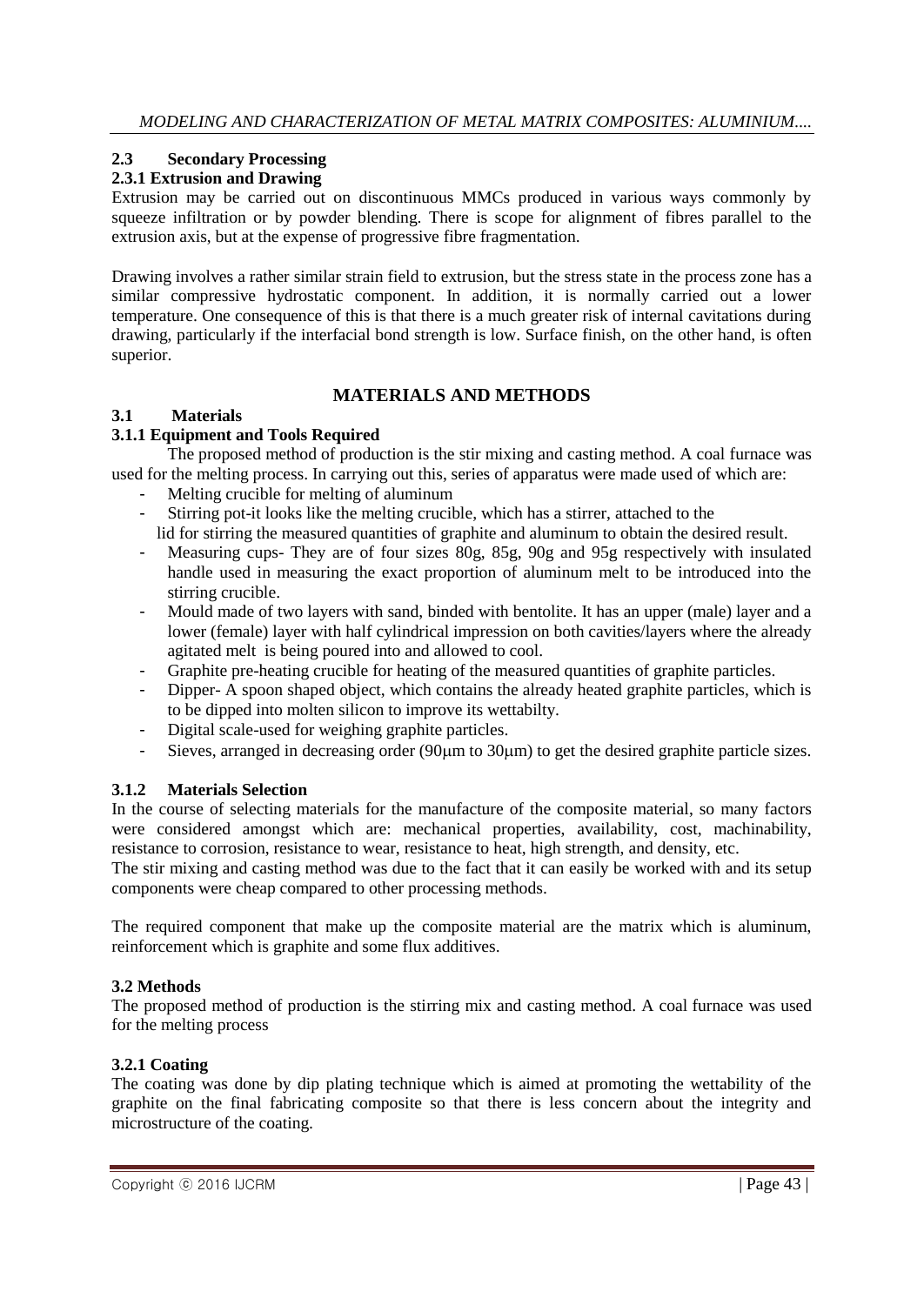It involves the use of a spoon-shaped dipper to help dip the particulate reinforcement into the molten silicon so as to get the adequate coating required. The graphite is first heated to a temperature of about 900 $^{\circ}$ C, then dipped into molten silicon for 5 seconds and allowed to cool slowly.



### **3.2.2 Mechanics of Coating**

The avoidance of mechanical damage is the most important objective of coating for example large differential thermal contraction stresses can be generated during fabrication.

A better wetting property of the reinforcement reduces pushing effect of matrix on the reinforcement and thus improves even particle distribution. The degradation in mechanical properties as a result of non-uniform distribution of Si-C particulate can be attributed to the tendency of early crack nucleation in the matrix at the cluster or agglomeration sites.

Poor interfacial integrity prevents the effective load transfer a cross the Al/Si-C interfaces, thus reducing the role of Si-C particulate as load carriers in the metallic matrix.

| S/N | $\tilde{}$<br>Specimen | Reinforcement  | Matrix          | Total |
|-----|------------------------|----------------|-----------------|-------|
|     | $\%$                   | % gr, $Si$ (g) | Qty. $Al1Mg(g)$ |       |
|     |                        |                | 100             | 100   |
|     |                        |                | 95              | 100   |
|     | 10                     | 10             | 90              | 100   |
|     | IJ                     |                | 85              | 100   |
|     | 20                     | 20             | 80              | 100   |

|  | Table 3.1: Percentage Weights and Quantities of Matrix and Reinforcement |
|--|--------------------------------------------------------------------------|
|--|--------------------------------------------------------------------------|

### **3.2.3 Melting and Stirring**

According, the present invention provides a process for the manufacture of aluminum-graphite particles composite using coated graphite particles which comprises melting aluminum alloy in a coal furnace, adding a flux (magnesium) to cover the melt to remove slag and impurities (coke and pitch) and to prevent absorption of moisture, treating the melt with the reactive metal to increase the wettability of the alloy and the graphite particles and mixing the melt thoroughly for proper distribution of the reactive metal, gradually adding the surface activated graphite powder to the bath and stirring at a temperature of about  $300^{\circ}$ C to about  $400^{\circ}$ C.

It is essential that these two prominent impurities are removed before graphite is introduced into the melt. To achieve this, sieved graphite is heated up to  $900^{\circ}$ C and maintained for an hour before dispersing in the melt.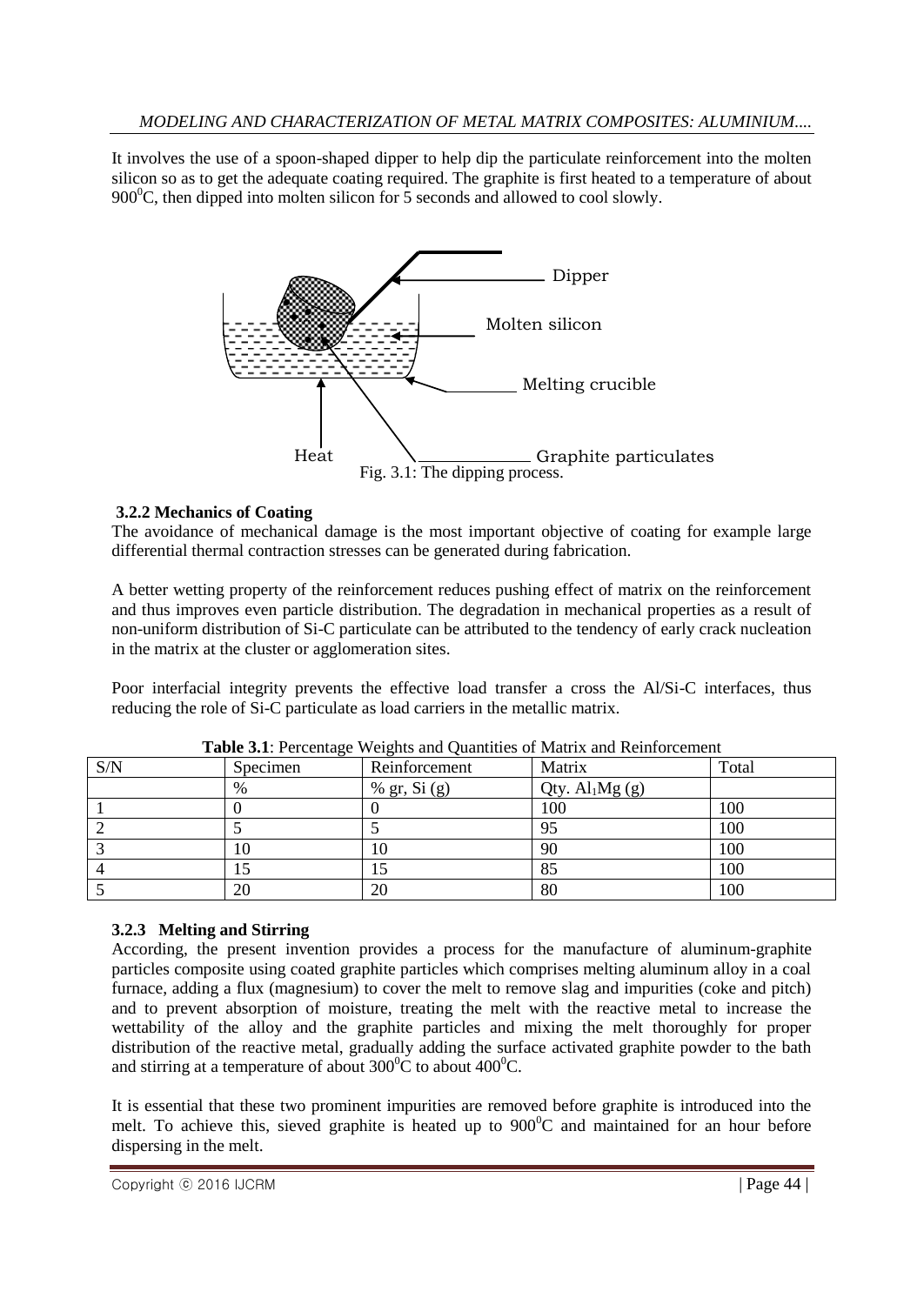### *MODELING AND CHARACTERIZATION OF METAL MATRIX COMPOSITES: ALUMINIUM....*

To start with, the main crucible for melting aluminum alloy is placed in the furnace and the small crucibles for preheating graphite powder are arranged on its side. Weighed amount of graphite powder is placed in the crucible and covered with a lid. The graphite particles were of sizes ranging from 30m to 90m and of weights 5g, 10g, 15g and 20g respectively.

As soon as the melting crucible is heated up, a weighed amount of aluminum alloy (where ranges are 80g, 85g, 90g, 95g and 100g) is charged and crucible is covered. Magnesium to the extent of 10% of the melt is recommended to achieve wetting. The graphite powder is, now added then, agitated with the help of a small spoon to achieve uniform heating and to release the volatile matter (pitch) from the powder. The lid of the graphite crucible is then removed and addition of graphite particles is started with the help of a spoon and the addition has to be slow.

If for any reason graphite is not wetted by aluminum, it will be rejected and will float to the surface. In that case the rejected graphite is skimmed off and fresh addition of pre-heated graphite is made in that manner. To take care of such eventuality, two lots of graphite are heated side by side in separate crucibles in the furnace.

A spoon is used to take out the composite melt for pouring into the moulds. Every time, before the metal is spooned out, it is agitated by the spoon itself to ensure uniform distribution of wetted graphite.

The mixer (mixing device) consists of a manually operated handle which is attached directly to the shaft and a bearing to the lid of the melting crucible having two low carbon steel stirring blades coated with China clay. The mixture poured into the mould and cooled quickly to prevent the pushing effect of the matrix on the reinforcement as it causes agglomeration of the graphite particles. Addition of graphite does adversely affect the mechanical properties of the base alloy but the desired properties can be achieved in the composite by adjusting the percentage of graphite and proper selection of the base alloy. It however improves the tri biological behavior of the composite. It should be noted that a higher rotation speed of the stirrer will introduce gases into the melt which will increase the porosity.



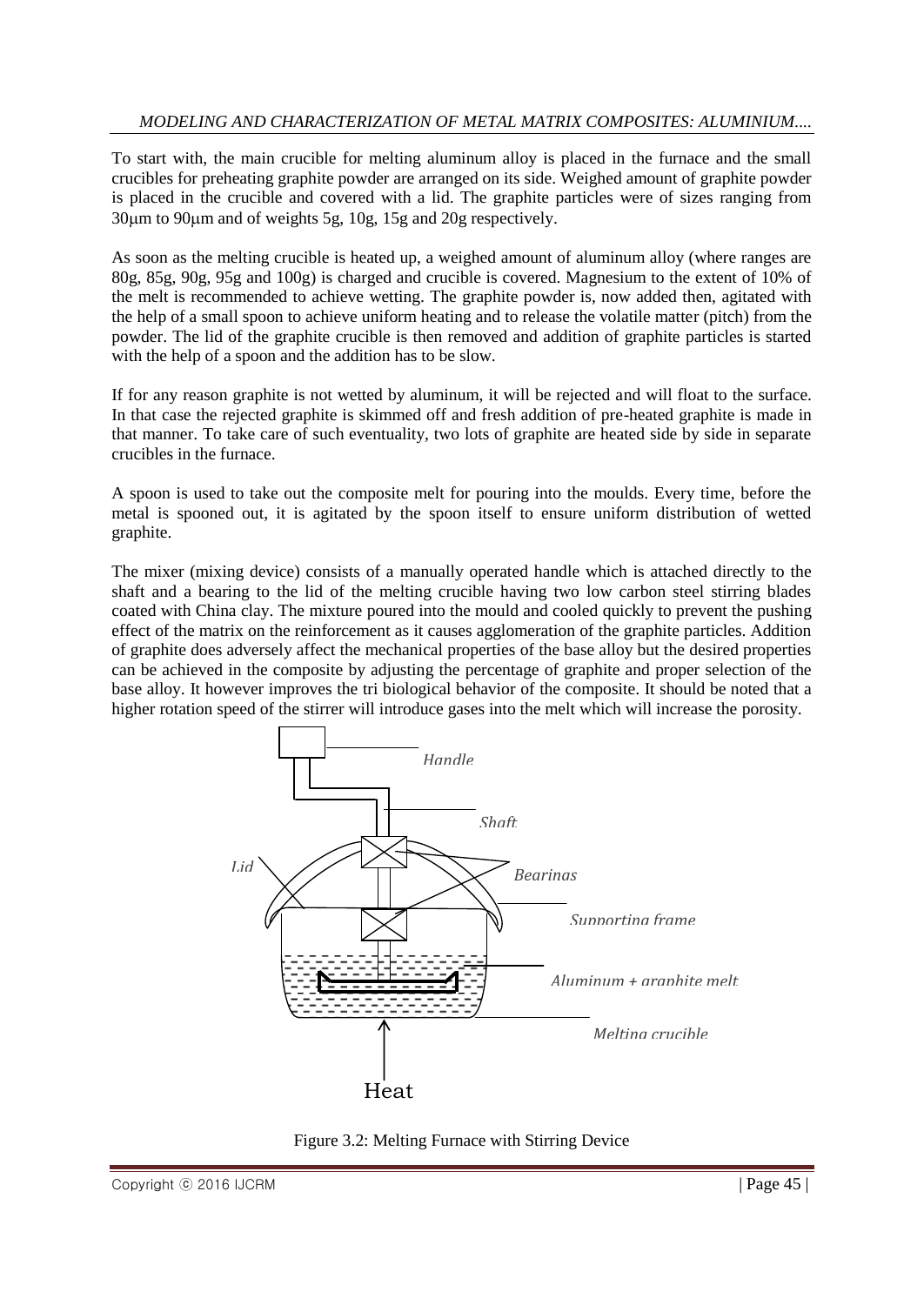#### **3.2.4 Machining and Smoothening of Samples**

The samples were machined to required shapes and sizes at the mechanical workshop of the center for composite research and development, Nsukka, Enugu State, Nigeria. The desired dimensions of length  $= 120$ mm and diameter  $= 15$ mm were adequately and correctly obtained.

### **3.2.5. Testing Equipment Descriptions**

Having produced, standard and smoothened the samples for tensile, compressive, bending and hardness strength tests, the whole samples were taken to Standard Organization of Nigeria (SON) Emene, Enugu state of Nigeria for the proper testing and analysis

#### **3.2.6 Testing Methods**

All the mechanical testing methods that were carried out were based on American Standard Testing Methods (ASTM) there were five tests performed, namely tensile Test (ASTM D638), Bending Test (ASTN D256), Compressive Test (ASTM D346), Hardness Test (ASTM D570) and Impact Test (ASTM D790).

### **3.2.7 Determination of the Strength and Elastic Modulus of Composite Materials**

The strength and elastic modulus of reinforced aluminum can be determined in terms of the strength and modulus of both fibre and matrix. In the following equations, c refers to the composite, f to the fibre and m to matrix the total load  $(P<sub>c</sub>)$  is shared by fibre  $(P<sub>t</sub>)$  and matrix  $(P<sub>m</sub>)$  thus:

| $P_c = P_t + P_m$                                                                                        | (3.1) |
|----------------------------------------------------------------------------------------------------------|-------|
| Which we can be written as                                                                               |       |
| $\sigma_{\rm c}$ A <sub>c</sub> = $\sigma_{\rm f}$ A <sub>t</sub> + $\sigma$ m Am                        | (3.2) |
| Where $Ac = cross$ sectional area of composite                                                           |       |
| $Af = cross sectional area of fibre$                                                                     |       |
| $Am = cross sectional area of reinforcement$                                                             |       |
| Denote x as the area fraction of fibre composite                                                         |       |
| $\sigma c = x \sigma f + (1 - x) \sigma m$                                                               | (3.3) |
| Calculating the load carried by fibre, first note that, in the composite under tension load, the strains |       |
| sustained by fibre and matrix the same (that is $e_c = e_f = e_m$ )                                      |       |
| And, $e = \frac{\sigma}{E} = \frac{p}{AE}$                                                               |       |

**Consequently** 

 $P_f$  =  $A_f$  X  $E_f$ **Pm = Am X Em (3.4)**

By using equ (3.1) we can determine the fractional  $P_t/p_m$ . Hence, substituting Es for  $\sigma$  in equ. 3.3 to determine elastic module  $\text{Ec} = \text{x} \text{ E}_{\text{f}} + (1-\text{x}) \text{ E}_{\text{m}}$  (3.5)

### **3.2.8 Tensile Testing**

In a broad sense, tensile test is measurement of the ability of a material to withstand forces that tend to pull it apart and to what extent the material stretches before breaking. The stiffness of a material which is represented by tensile modules can be determined from stress-strain diagram.

According to ASTM (D638) a dumbbell shaped specimen is needed for reinforced composite testing. Detailed dimension for these are shown in figure 3.4 and table 4.1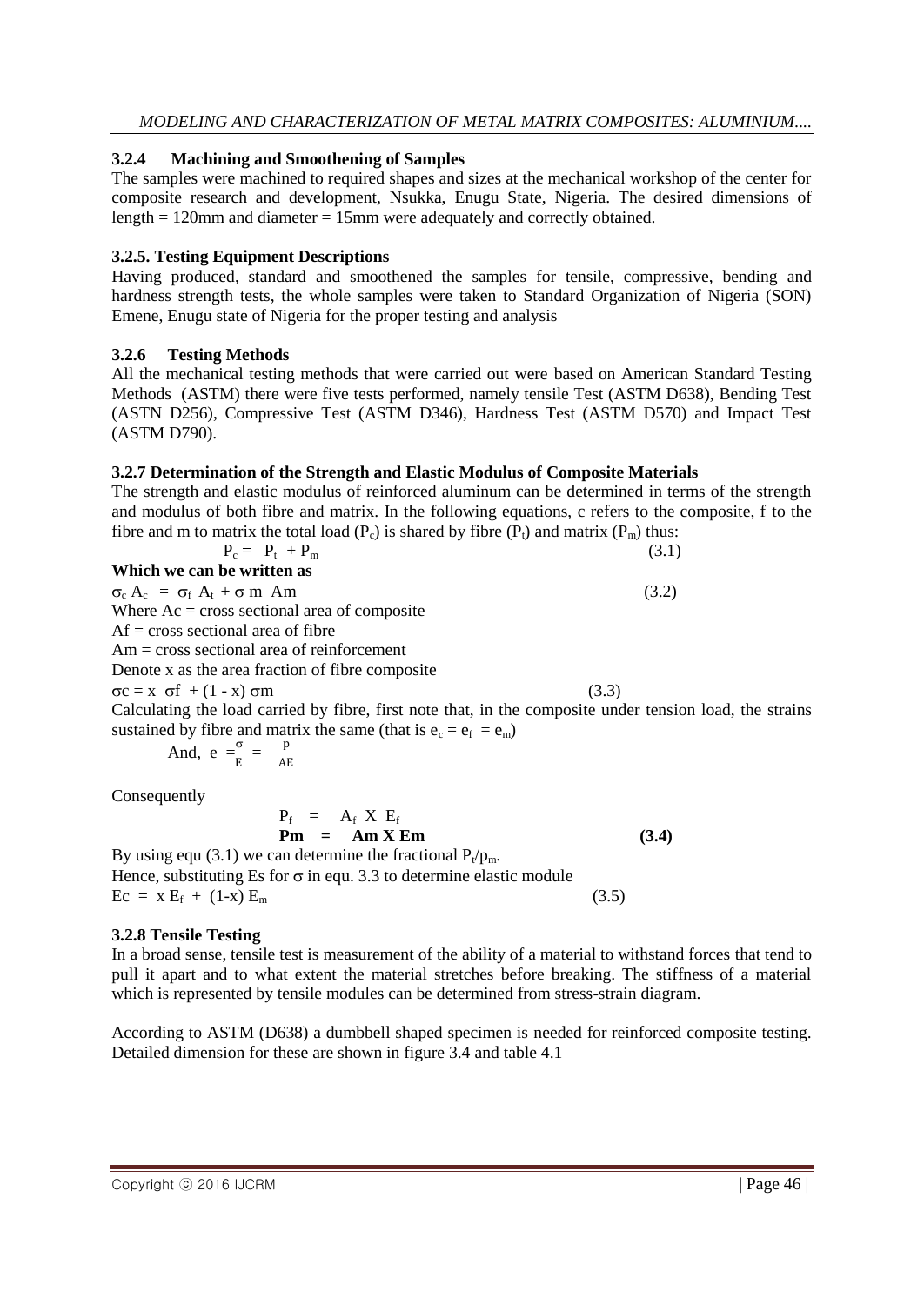

Figure 3.4: Dumbbell Shaped Specimen [ASTM (D638)]

| Table 3.2: Dumbbell Shaped Specimen Dimension for Type I in ASTM D638 |  |  |  |  |
|-----------------------------------------------------------------------|--|--|--|--|

| <b>Dimension Value,</b>             | $mm$ $(in)$                       |
|-------------------------------------|-----------------------------------|
| Diameter $\langle$ 15mm (0.38in), T | $15.00 \pm 0.4$ (0.23 $\pm$ 0.02) |
| Diameter of narrow selection, W     | 10(0.3)                           |
| Length of narrow selection, L       | 90(2.25)                          |
| Diameter overall, WO                | 19(0.75)                          |
| Length overall, LO                  | 120(5.5)                          |
| Gauge length, G                     | 50(2.00)                          |
| Distance between grips, D           | 90(4.5)                           |
| Radius of fillet, R                 | 76 (3.00)                         |



**Figure 3.5: Photo of Mechanical Properties Testing Rig**

The testing were done to standard laboratory atmosphere of  $23^{\circ}c \pm 2^{\circ}c$  (73.4  $^{\circ}F \pm$  3.6 $^{\circ}f$ ) and 50  $\pm$  5 percent relative humidity. A universal testing machine (Gunt Hambury of Germany, Model 75o41) was used for graphite-aluminum tensile testing. The specimens were positioned vertically in the grips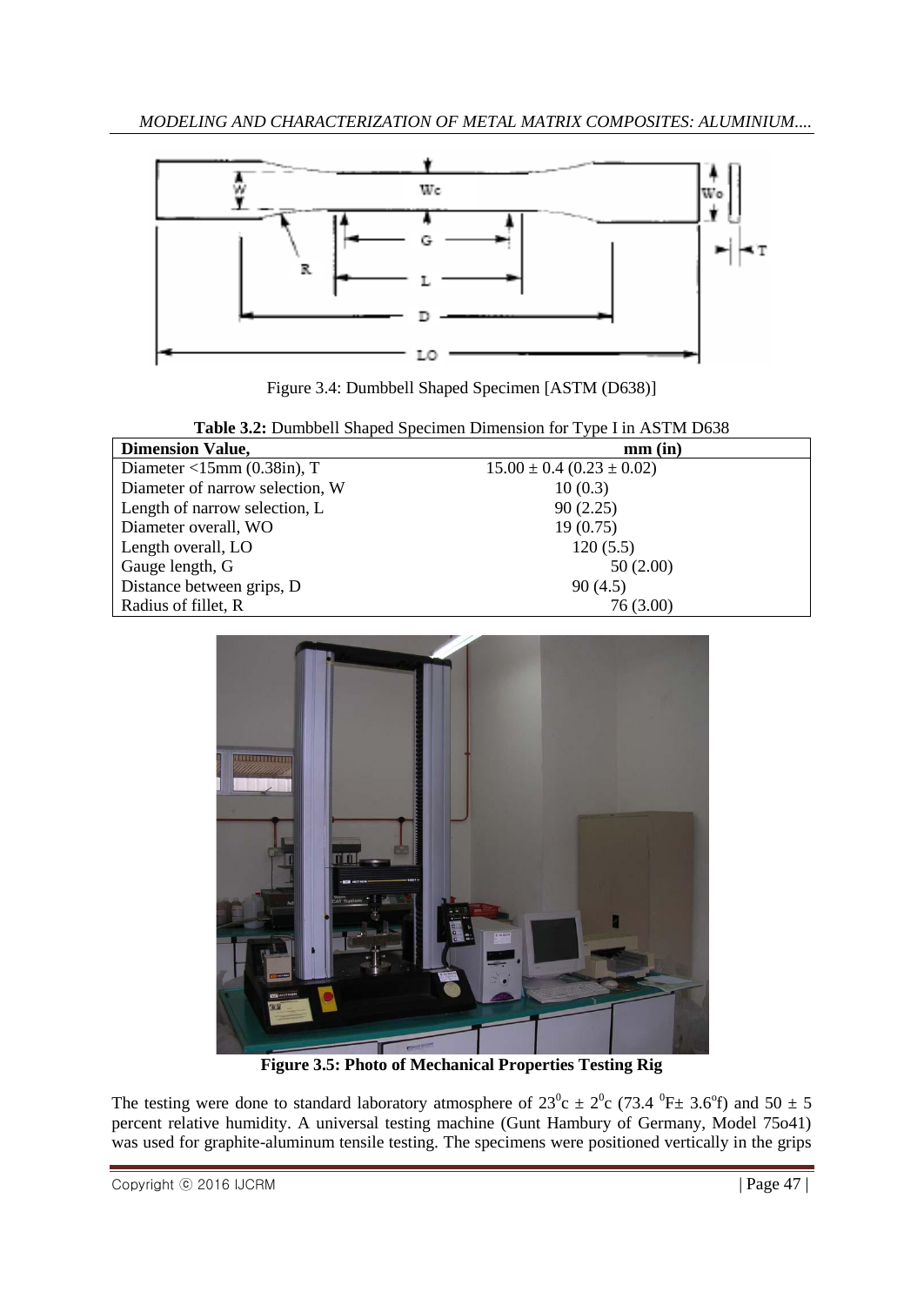of the machine with maximum calibration of 20KN. The grips were then tightened evenly and firmly to prevent any slippage with gauge length kept at 50mm.

As the tensile test starts, the specimen elongates the resistance of the specimen increases and is detected by a load cell. Instrument software provided along with the equipment will then calculates the tensile properties for instance tensile strength yield strength and elongation at break. Below are the basic relationships to determine these properties.

| Tensile strength $=$          | force (load<br>cross sectional area           | 3.6 |
|-------------------------------|-----------------------------------------------|-----|
| Tensile strength at yield $=$ | .max-load recorded<br>cross section area      | 3.7 |
| Tensile strength at break $=$ | load recorded at break<br>cro ss section area | 3.8 |

#### **3.2.8 Bending Testing**

Bending strength is the ability of the material to withstand bending forces applied perpendicular to its longitudinal axis. The three point loading system applied on the supported beam was utilized. According to ASTM D790, the specimens of test pieces were prepared with dimension of 127mm x 12.7mm x 3.2mm (5in x  $\frac{1}{2}$  in x  $\frac{1}{8}$  in). The test pieces were tested flat-wise on a support and the load was applied as shown in figure below; the load applied at specified cross-head rate was fixed for a value within the  $\pm$  10 % of the calculated R using equation 3.6



**(a)** Minimum radius =  $3.2$  mm  $\left(\frac{1}{8} \text{ in}\right)$ ,

**(b)** Maximum radius support 1.6 times specimen depth;

maximum radius loading nose  $= 4$  times specimen depth

**Figure 3.6:** Allowable Range of Loading Nose and Support Radii in ASTM D790  $R = ZL \frac{2}{6d}$  3.9

Where  $R$  – rate of cross-head motion, mm/min (in/min)

- Z rate of straining of the outer reinforcement, mm/mm/min (in/in min) =  $0.01$
- $L$  support spar, mm (in)
- $D$  depth of beam, min (in)

### **3.2.9 Compressive Testing**

Compressive test is measurement of the ability of a material to withstand forces that tend to push it together and to what extent the material compresses before rupture. Compressive tests were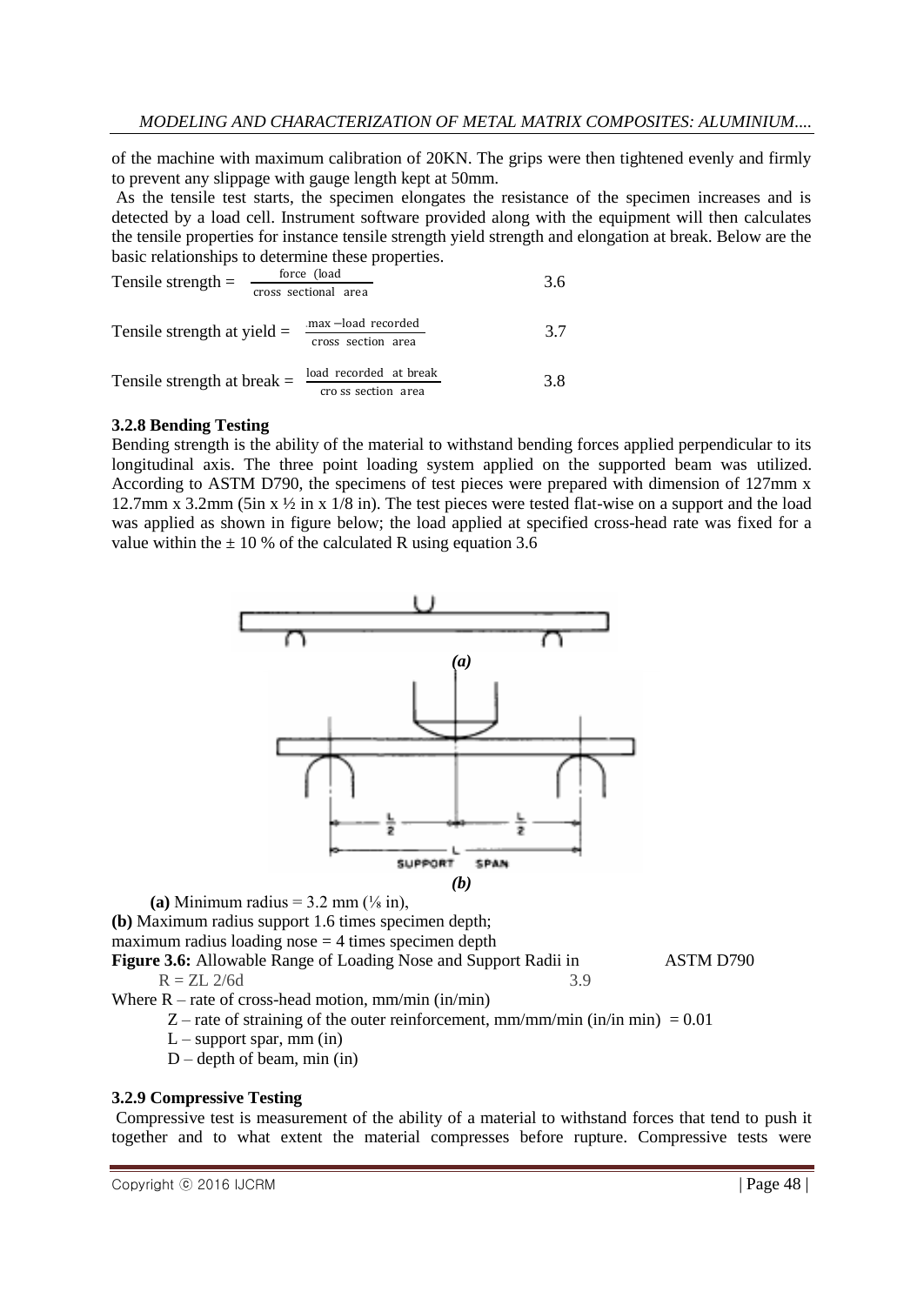performed according to ASTM D346 specification. They were carried out using an Italian made automatic compressive machine, model L18/0, whose readings ranged from 0 to 250Kn. The test piece was then compressed at a ram speed of several Kpa/sec using pre-determined force of 10KN intervals. The thickness of the sample was recorded at these various forces, until the sample finally failed using a digital caliper up to the point of failure. The failure of the specimen occurred when the said sample ruptured under an applied load. The effect of particulates on the compressive strength of the aluminum-graphite composite is shown in figure 4.3 below.

#### **3.2.10 Hardness Testing**

Hardness is the property of a material by virtue of which it resists deformation by external forces. Accordingly, in common hardness testing methods, a hand test body is pressed into the sample perpendicular to its surface. Lasting impressions can be achieved in very hand and brittle materials without resulting in cracks. This, however, distinguishes hardness testing from the tensile testing of the sample. The test sample was placed on the supporting surface so that the centre of the test sample was located below the centre of the hardened steel sphere called the indenter. Then a force of about 5Newtons was applied to the selected position of the test sample for a restricted time and after an indentation was made on the sample the load was released.

### **4.5 3.2.11 Impact Testing**

The impact properties of the material are defined as the ability to absorb applied energy. It is a measure of toughness. According to ASTM D256, test method A (Izod type) was used for testing. The apparatus involved was cantilever Beam (Izod type). In this testing, specimens were clamped vertically as a cantilever beam and then stuck by a single swig of the pendulum released from a fixed distance from the specimen's clamp.

In this work of research, RAY-RAN universal Pendulum Impact System for Izod-charpy-Tenson and Puncture was used to measure the work of fracture for graphite –aluminum composite. There are few parameters that are set according to the standard for instances, hammer velocity - 3.46m/s and Hammer weight  $= 0.905$ Kg.





#### **3.2.12 Density Properties Determination of density**

Copyright © 2016 IJCRM | Page 49 |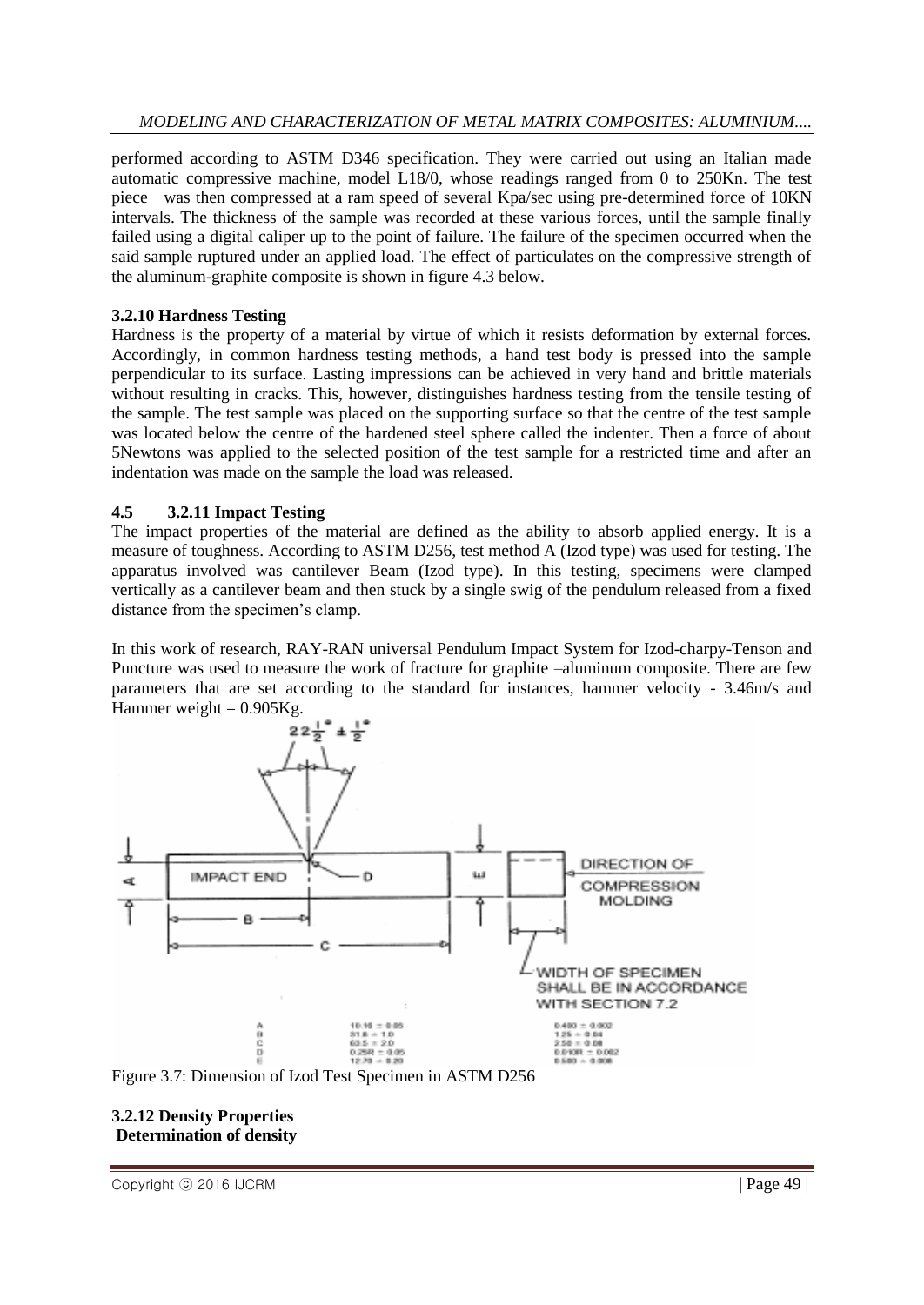Density of a material is mass per unit volume it can also be expressed in relation to that water (specific gravity)

$$
\rho = \frac{m}{v} \tag{3.10}
$$

 $\rho =$  density  $m =$  Mass of specimen  $V =$  Volume, obtained by Archimedes principles Or using the relationship  $2 \times \frac{\hbar}{4}$  $\frac{7}{4}$ in case of cylindrical samples where  $\pi =$  3.142

 $d =$  diameter of sample

 $h =$  height

N.B: Other shapes use respective formulas for the shape.

### **RESULTS & DISCUSSIONS**

#### **4.1 Results**

**4.1.1** Table 4.1: Effects of graphite particulate concentration on the tensile strength of the aluminumgraphite composite

| S/n            | <b>Force</b><br>(KN) | Area $(10^{-3}m^2)$ | Graphite<br>conc.(% | <b>Extension</b><br>$(10^{-3}m)$ | <b>Strain</b><br>$(10^{-2})$ | <b>Tensile</b><br>stress<br>$(10^5 N/m^2)$ |
|----------------|----------------------|---------------------|---------------------|----------------------------------|------------------------------|--------------------------------------------|
|                | 2.00                 | 3.740               |                     | 3.00                             | 20.000                       | 5.348                                      |
| $\overline{2}$ | 3.50                 | 3.794               |                     | 4.20                             | 20.800                       | 9.220                                      |
| 3              | 7.60                 | 3.861               | 10                  | 5.40                             | 30.600                       | 19.614                                     |
| $\overline{4}$ | 7.00                 | 3.916               | 15                  | 6.36                             | 40.240                       | 20.815                                     |
|                | 5.40                 | 3.926               | 20                  | 6.85                             | 40.567                       | 13.755                                     |



**Figure 4.1: Graphs of Stress/Strain Vs Graphite Concentration (%)**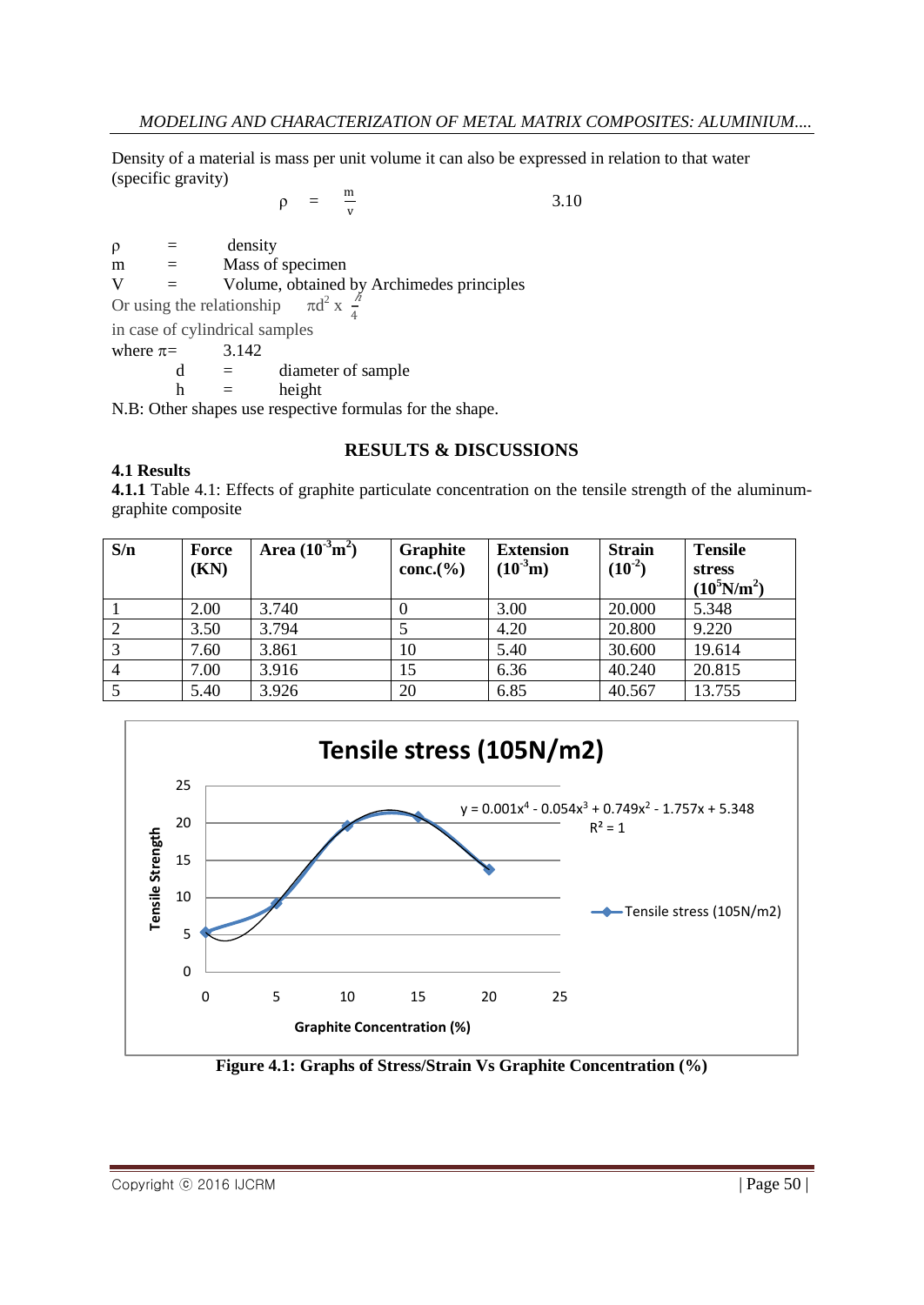## **4.1.2 Bending Test Results**

| Table 4.2 Effect of Graphite Concentration on Bending Strength of Aluminum/Graphite Composite |                |                           |  |  |                |                |  |
|-----------------------------------------------------------------------------------------------|----------------|---------------------------|--|--|----------------|----------------|--|
| S/N                                                                                           | <b>Applied</b> | Graphite conc. Deflection |  |  | $(10)$ Bending | <b>Bending</b> |  |

| <b>DIN</b> | Applieu<br>Force (KN) | Graphite conc.<br>$(\%)$ | Denection<br>U J<br>$\sigma^3$ m) | Dending<br><b>stress</b><br>$(10^5 N/m^2)$ | Dending<br>strain |
|------------|-----------------------|--------------------------|-----------------------------------|--------------------------------------------|-------------------|
|            | 3.2                   |                          | 0.750                             | 40.000                                     | 37.500            |
|            | 4.8                   |                          | 1.125                             | 60.000                                     | 560.250           |
|            | 7.6                   | 10                       | 2.000                             | 90.500                                     | 1000.000          |
|            | 10.0                  |                          | 2.625                             | 120.500                                    | 1310.250          |
|            | 1.18                  | 20                       | 2.875                             | 140.750                                    | 1430.750          |



**Figure 4.2: Graph Bending Vs Graphite Concentration (%)**

## **4.1.3 Compressive Test Results**

**Table 4.3: Effect of graphite particulate concentration on the compressive strength of the aluminum –graphite composite**

| S/N | <b>Applied</b> | Graphite      | <b>Compressed</b> | <b>Expanded</b>    | <b>Compressive</b> |  |  |  |  |  |
|-----|----------------|---------------|-------------------|--------------------|--------------------|--|--|--|--|--|
|     | Force (KN)     | conc. $(\% )$ | (10)<br>thickness | width $(10^{-2}m)$ | strength           |  |  |  |  |  |
|     |                |               |                   |                    |                    |  |  |  |  |  |
|     |                |               | $^3$ m)           |                    | $(10^7 N/m^2)$     |  |  |  |  |  |
|     | 5.0            |               | 5.85              | 2.75               | 3.108              |  |  |  |  |  |
|     |                |               |                   |                    |                    |  |  |  |  |  |
|     | 9.0            |               | 5.60              | 2.90               | 5.542              |  |  |  |  |  |
|     | 15.0           | 10            | 4.60              | 3.60               | 9.058              |  |  |  |  |  |
|     |                |               |                   |                    |                    |  |  |  |  |  |
|     | 19.0           |               | 3.90              | 3.98               | 12.241             |  |  |  |  |  |
|     | 21.0           | 20            | 3.40              | 4.35               | 14.088             |  |  |  |  |  |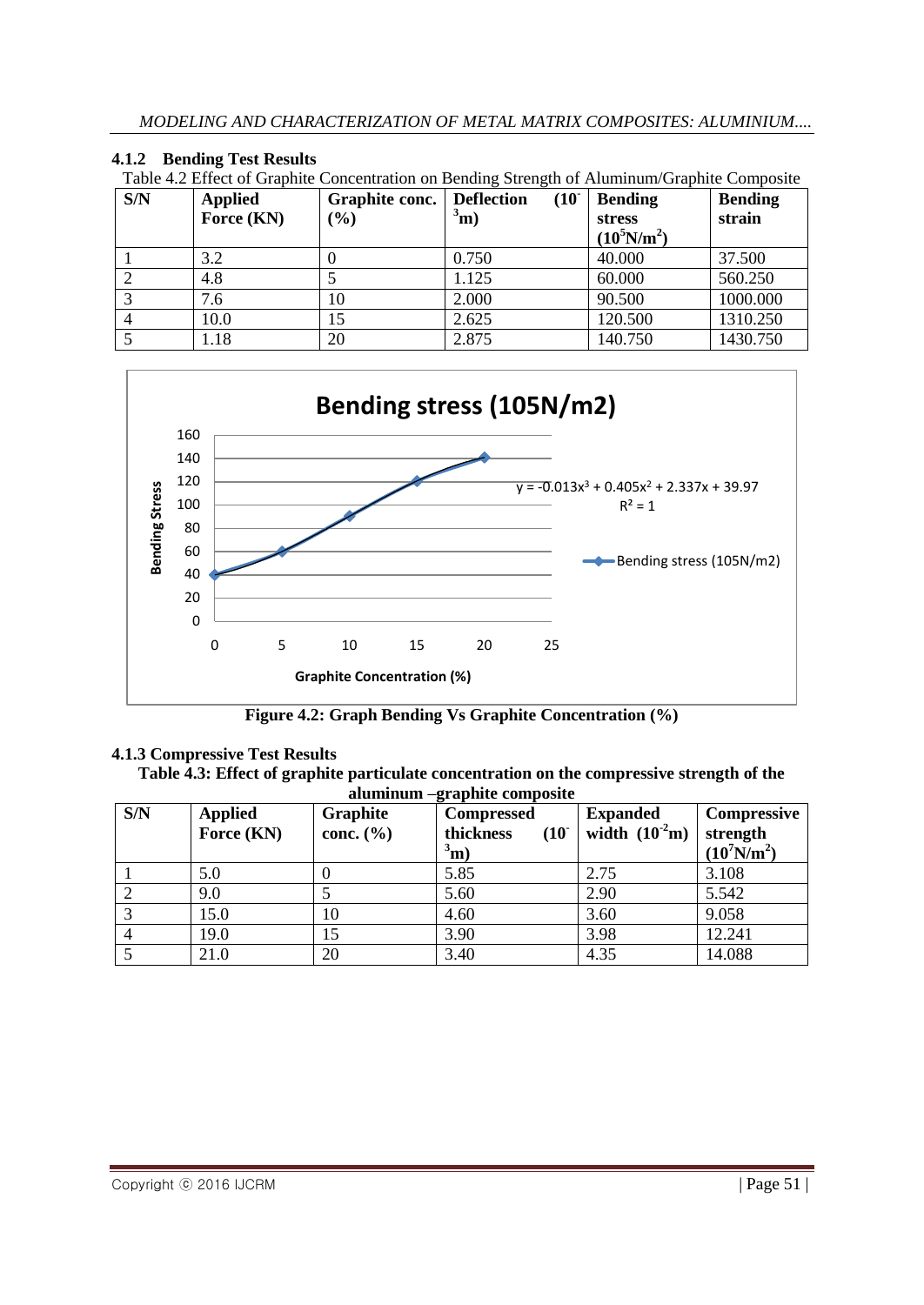

**Figure 4.3: Graph of Compressive Strength Vs Graphite Concentration (%)**

# **4.1.4 Hardness Test Results**

**Table 4.4:** Effect of graphite particulate concentration on the hardness of the aluminum-graphite

| composite |                                |                                     |                 |                |  |  |  |  |
|-----------|--------------------------------|-------------------------------------|-----------------|----------------|--|--|--|--|
| S/N       | Applied force   Graphite conc. | $H\text{B}$<br>Brinell<br>hardness, |                 |                |  |  |  |  |
|           | $({\rm N})$                    | (% )                                | (d) $(10^{-3})$ | $(10^4 N/m_2)$ |  |  |  |  |
|           |                                |                                     | 7.62            | 9.207          |  |  |  |  |
|           |                                |                                     | 7.56            | 9.399          |  |  |  |  |
|           |                                | 10                                  | 7.46            | 9.720          |  |  |  |  |
|           |                                | 15                                  | 7.40            | 9.915          |  |  |  |  |
|           |                                | 20                                  | 7.27            | 10.113         |  |  |  |  |



**Figure 4.4: Graph of Brinell hardness Vs Graphite Concentration (%)**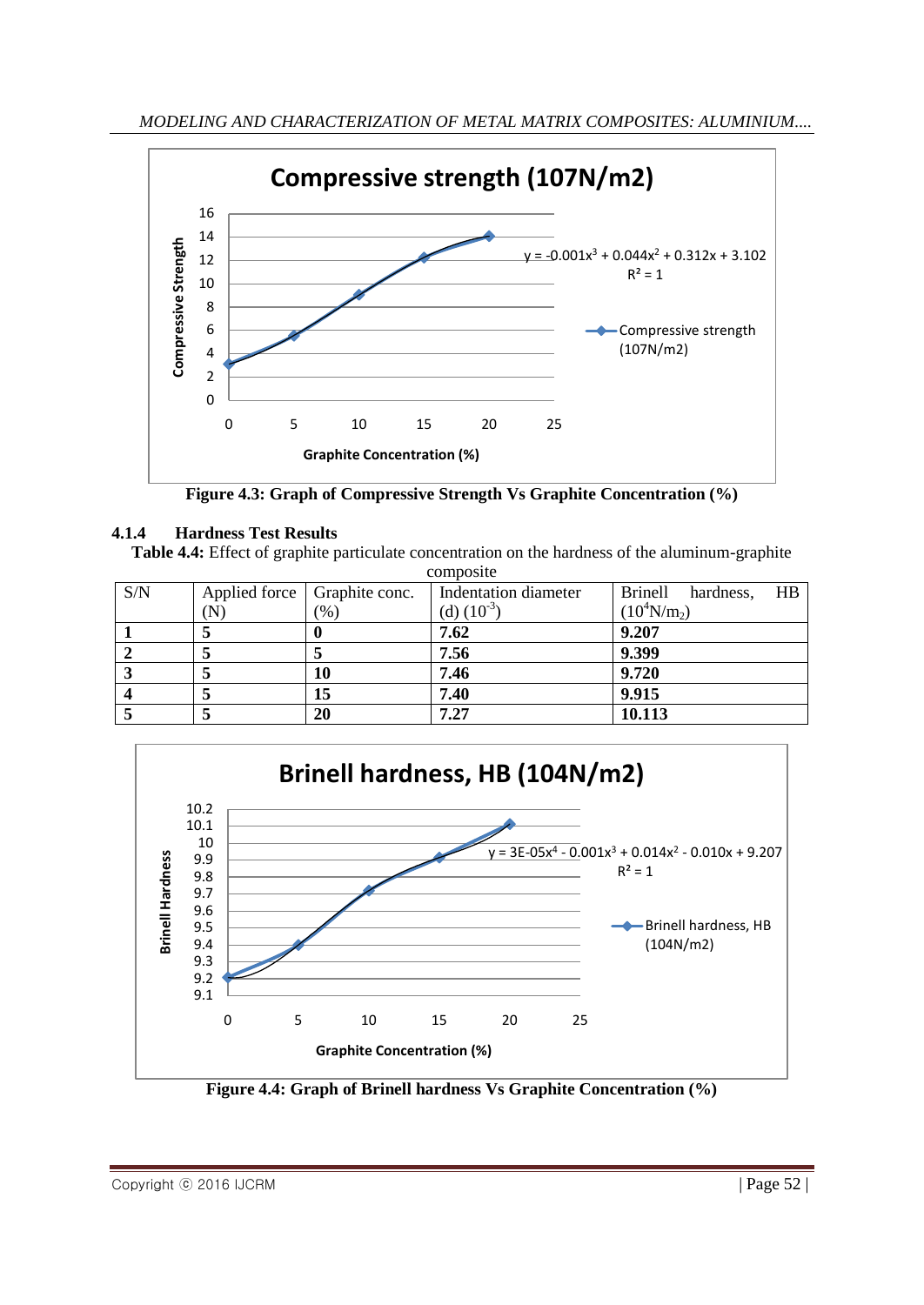#### **4.1.5 Impact Properties**

**Table 4.5:** Effect of graphite particulate concentration on the impact strength of the aluminum –

| S/N | <b>Applied</b><br>force<br>(N) | <b>Graphite</b><br>conc. $(\% )$ | <b>Compressed</b><br>thickness $(10^{-3})$ | <b>Expanded</b><br>width $(10^{-2})$ | <b>Impact</b><br>strength<br>$(KJm^{-2})$ |
|-----|--------------------------------|----------------------------------|--------------------------------------------|--------------------------------------|-------------------------------------------|
|     | 9.05                           |                                  | 5.85                                       | 2.75                                 | 3.4                                       |
|     | 9.05                           |                                  | 5.60                                       | 2.90                                 | 5.0                                       |
|     | 9.05                           | 10                               | 4.60                                       | 3.60                                 | 6.3                                       |
|     | 9.05                           | 15                               | 3.90                                       | 3.98                                 | 8.2                                       |
|     | 9.05                           | 20                               | 3.40                                       | 4.35                                 | 9.7                                       |



|  |  |  |  |  | Figure 4.5: Graph of Impact Strength Vs Graphite Concentration (%) |  |
|--|--|--|--|--|--------------------------------------------------------------------|--|
|--|--|--|--|--|--------------------------------------------------------------------|--|

| <b>Specimen</b> | <b>Graphite</b> | <b>Diameter</b> | Length | <b>Volume</b>          | <b>Mass</b> | <b>Density</b> |
|-----------------|-----------------|-----------------|--------|------------------------|-------------|----------------|
|                 | Conc. $(\% )$   | (m)             | (m)    | $(m^3)$                | (Kg)        | $(Kg/m^3)$     |
|                 | $\theta$        | 0.015           | 0.12   | $2.121 \times 10^{-7}$ | 0.05708     | 2691.00        |
| 2               | 5               | 0.015           | 0.12   | $2.121 \times 10^{-7}$ | 0.05200     | 2451.00        |
| 3               | 10              | 0.015           | 0.12   | $2.121 \times 10^{-7}$ | 0.05050     | 2380.95        |
| $\overline{4}$  | 15              | 0.015           | 0.12   | $2.121 \times 10^{-7}$ | 0.04916     | 2317.77        |
| 5               | 20              | 0.015           | 0.12   | $2.121 \times 10^{-7}$ | 0.04800     | 2263.08        |

|  | Table 4.7 Effects of graphite particles on composites density |  |  |
|--|---------------------------------------------------------------|--|--|
|  |                                                               |  |  |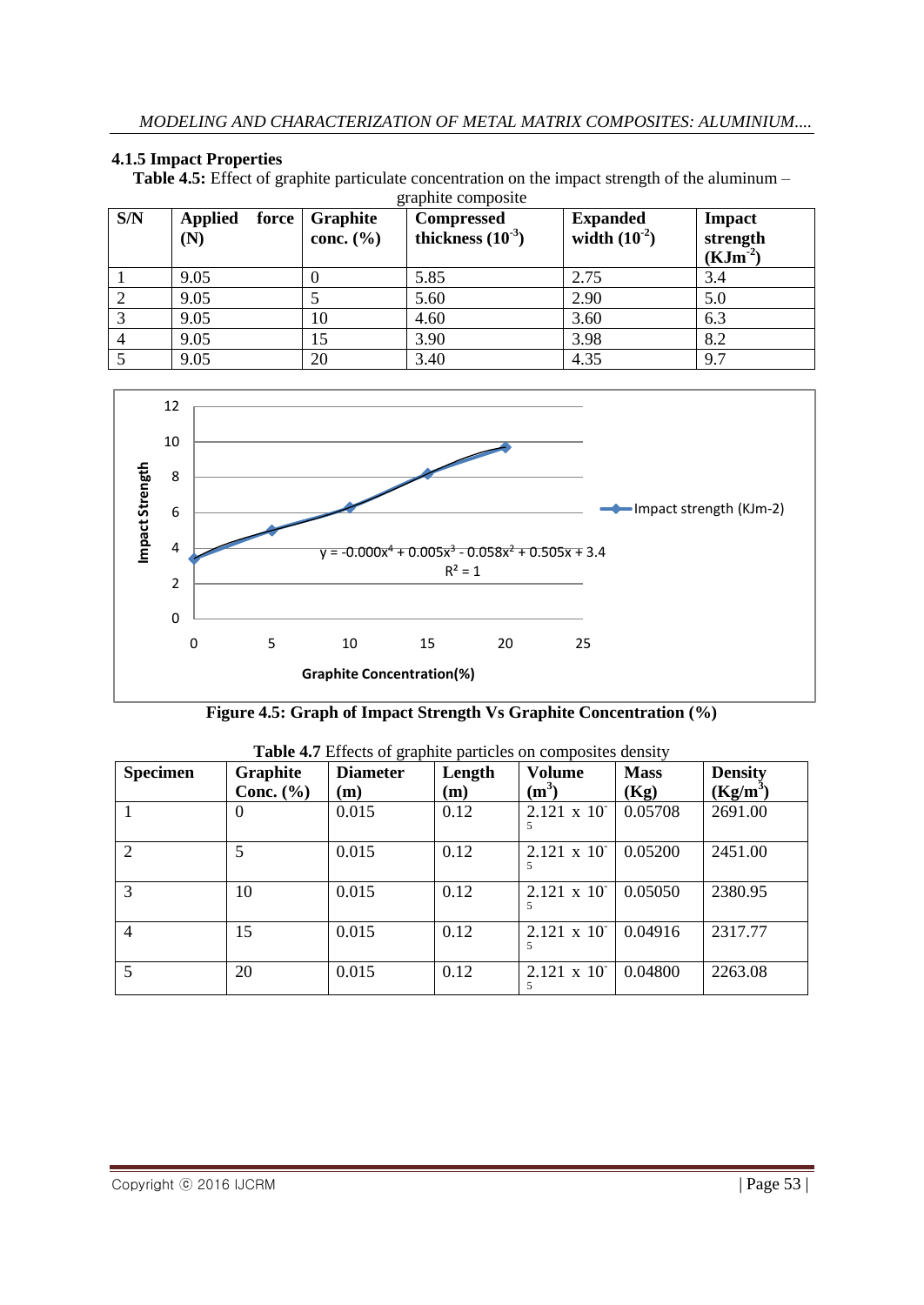*MODELING AND CHARACTERIZATION OF METAL MATRIX COMPOSITES: ALUMINIUM....*



**Figure 4.6: Graph of Density Vs Graphite Concentration (%)**



**Figure 4.7: Graph of Elastic Modulus Vs Graphite Concentration (%)**

#### **4.2 Discussions of Results 4.2.1 Tensile Test Results**

Table 4.1 indicates the typical stress-strain results of reinforced aluminum matrix and graphite tested at cross-head speed of 50mm/min. After the initial linear elastic behavior, the curvature of reinforced composite observed was not significant compared to the random graphite particulate has interrupted behavior as they act as foreigners to absorb stress to certain amount.

Conversely, it is observed that without reinforcement the matrix (Al) maintains a tensile strength of  $5.348 \times 10^5$  N/m<sup>2</sup>, but on addition of the graphite fiber, it continues to increase to the point approximately  $22x10^5$  N/m<sup>2</sup> at about 12.5 Wt% graphite concentrations, and starts to decrease at further fiber additions. The reason for the fallen in strength is attributed to high concentration of graphite whose strength is low, as all existing fiber cannot serve to the composite as interstices to the Aluminum atoms.

Copyright © 2016 IJCRM | Page 54 |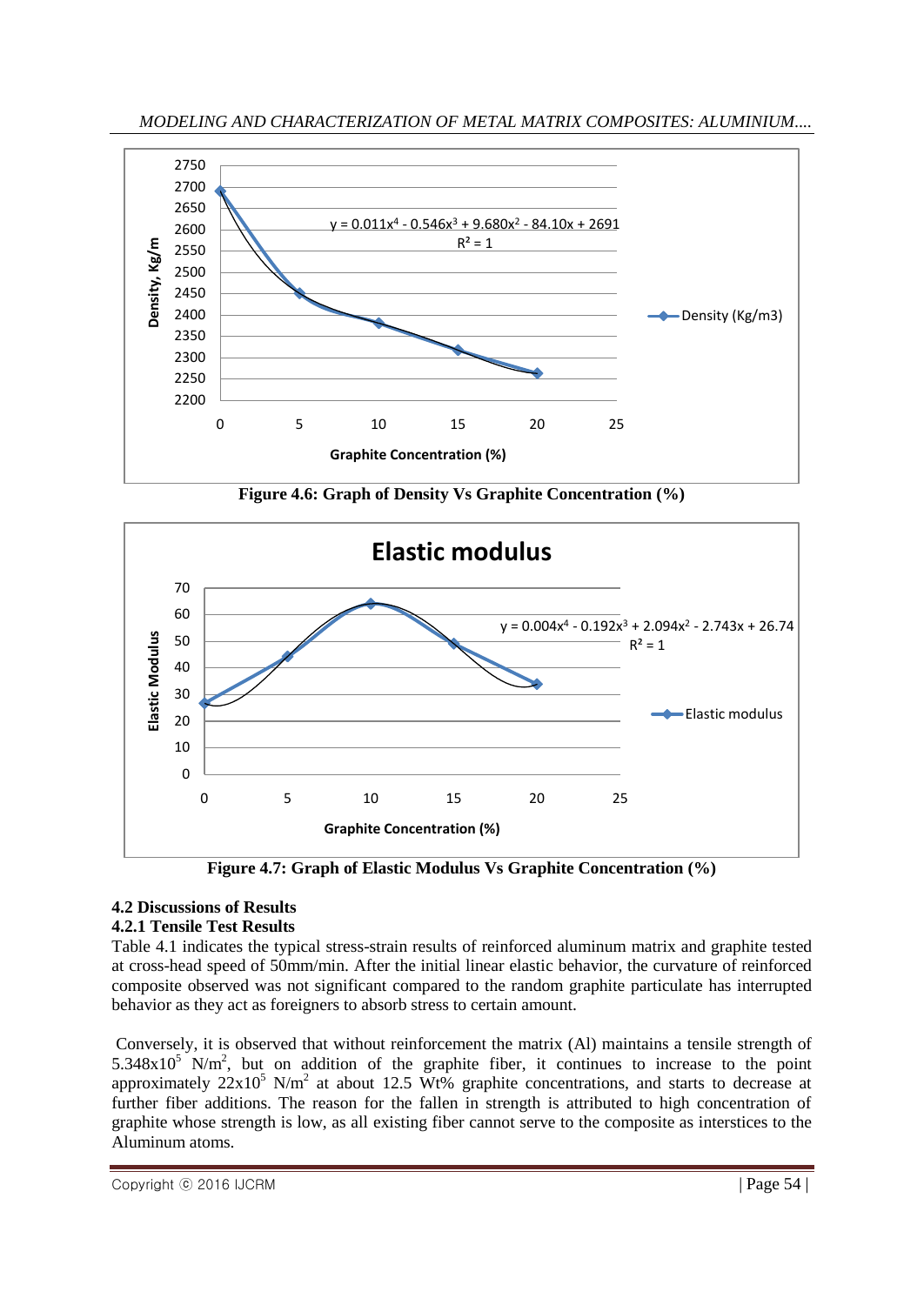Therefore, the tensile strength of the composite can be evaluated as  $Y = -0.001X^4 - 0.054X^3 + 0.749X^2$  $-1.757X + 5.348$  at  $R^2 = 1$ , for a given weight % of graphite fiber concentration.

#### **4.2.2 Bending Strength Test Results**

From table 4.2 of bending stress and bending strain, they were both increasing gradually with graphite particulate loading. The addition of 20%wt graphite has obviously increased the bending stress and bending strain of unreinforced aluminum as much as 112% and 70%. The bending stress of the composite increased linearly with graphite composition and it was significantly higher than corresponding tensile strength obtained in the experiment. This is to say that graphite reinforced aluminum composites can withstand bending forces better than tensile stress.

The empirical formula for calculating the bending stress at a given graphite weight % is expressed as,  $Y = -0.013X^{3} + 0.405X^{2} + 2.337X + 39.97$ , at  $R^{2} = 1$ 

#### **4.2.3 Compressive Test Results**

From the table 4.3, the compressive strength of the graphite-aluminum matrix composites has been found to increase on reinforcement with graphite particles with variable gradient. Compressive strength at any given graphite concentration (%) is given as,  $Y = -0.001X^3 + 0.044X^2 0.312X + 3.102$ at  $R^2 = 1$ 

#### **4.2.4 Hardness Test Results**

From the figure 4.4, the hardness of graphite-aluminum matrix composites has been found to increase on reinforcement with graphite particulate as high as 20%wt. The Brinell hardness is obtained with given equation as,

 $Y = 3E^{-0.05}X^4 - 0.029X^3 + 0.014X^2 - 0.010X + 9.207$ , at  $R^2 = 1$ .

### **4.2.5 Impact Properties**

The figure 4.5 above shows the trend of impact strength with different graphite loadings, the impact strength has risen from  $3.4 \text{KJm}^2$  to  $9.7 \text{KJm}^2$  that is with an increment of 186%. It is generally accepted that the toughness of an Aluminum-graphite matrix composite is mainly dependent on the graphite stress-strain behavior especially graphite particles with high failure strain can actually impact high work to fracture on the composites. It is equally observed that the curves of hardness and impact are mirror image. Therefore, impact strength is evaluated for a given wt % of the graphite concentration with the expression as,

 $Y = -0.00X^4 \cdot 0.005X^3 - 0.058X^2 + 0.505X + 3.4$ 

### **4.2.6 Density Properties**

It can be seen from the above graph of figure 4.6, that as the graphite particulate concentration increases, the less dense the composite becomes. Considering also the ranges of thermal conductivity and electrical conductivity of materials at room temperature, both properties of aluminum alloys are higher than that of graphite which means the higher the graphite particulate concentration, the lower the thermal and electrical conductivity.

In the curve of the graph, two major gradients are observed; gradient 1, from 0 up to 5wt % graphite conc. % has high gradient, while gradient 2 is a low gradient from 5 to 25wt. % graphite concentration. The decrease in density is due to the fiber lower density than that of Aluminum.

Therefore, density is evaluated for a given wt % of the graphite concentration with the expression as,  $Y = 0.011X^4 - 0.546X^3 + 9.680X^2 - 84.10X2691$ , at  $R^2 = 1$ .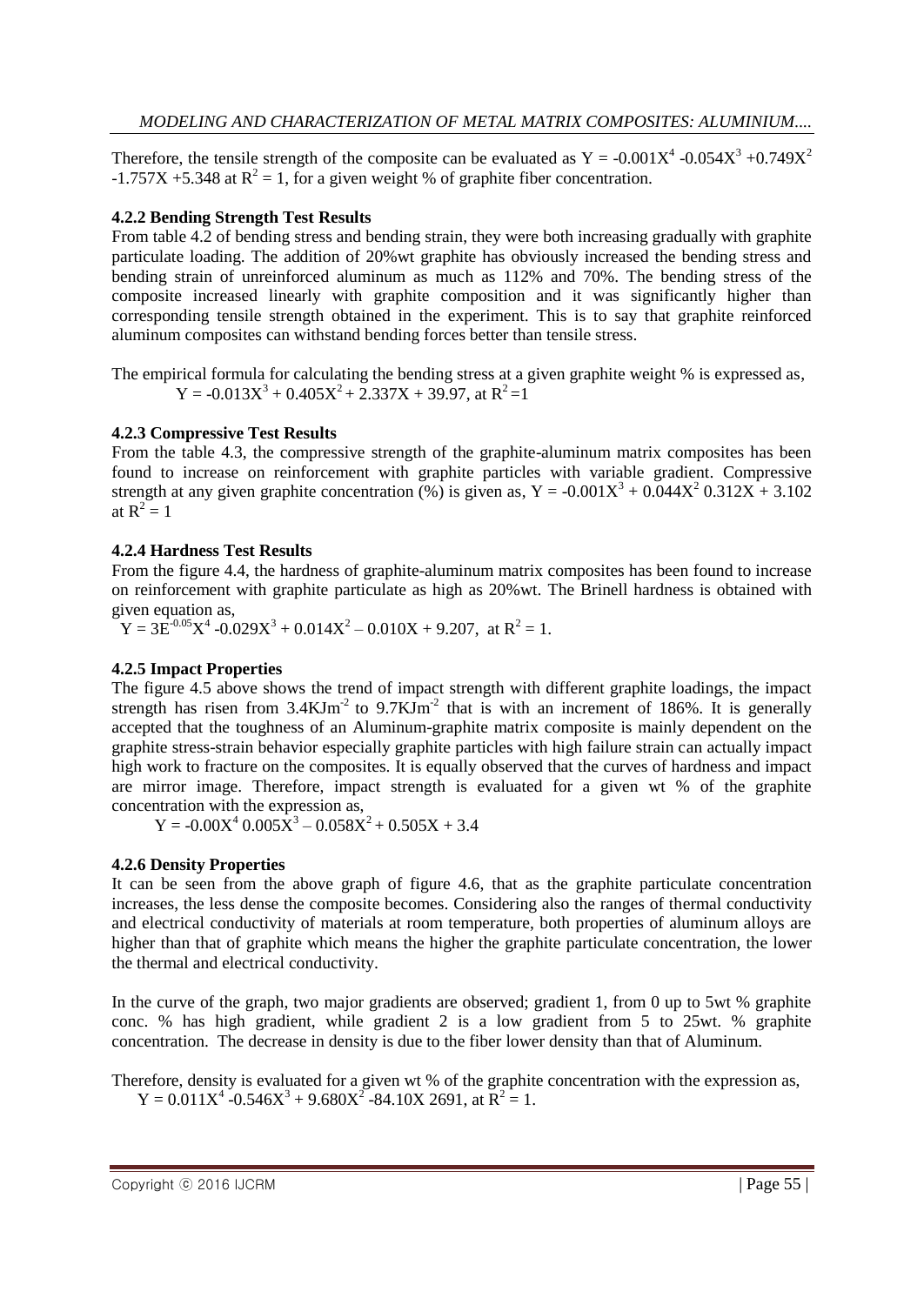## **4.2.7 Elastic Modulus Properties**

From figure 4.7, the elastic modulus increases with increase in addition of the graphite concentration (%) in the Aluminum matrix to maximum point of 10wt. (%) graphite of  $65N/m^2$  elastic modulus. With further addition of the graphite concentration  $(\%)$ , the elastic modulus value began to fall. Therefore, the composite is very sensitive to elastic modulus, and any system that requires materials with high elastic modulus will not select this composite.

Therefore, elastic modulus is evaluated for a given wt % of the graphite concentration with the expression as,

 $\hat{Y} = 0.004X^4 - 0.192X^3 + 2.094X^2 - 2.743X + 26.74$  at  $R^2 = 1$ 

From the results in the above tests of properties, the composite was found to be of a good combination of high strength and low density that makes it suitable for most construction works where there is need of its range of strength and reduced density. This will be very useful in mobile parts where energy consumption and power limitation are major concerns.

## **SUMMARIES OF RESULTS**

Table 5.1 showing relative composition of fiber, matrix and physical/mechanical properties

| S/N            | Compositions % |               |                 | Physical and mechanical properties |                |                        |                       |                 |
|----------------|----------------|---------------|-----------------|------------------------------------|----------------|------------------------|-----------------------|-----------------|
|                | <b>Fibre</b>   | <b>Matrix</b> | <b>Strength</b> | <b>Elastic</b><br>modulus          | <b>Density</b> | <b>Bending</b><br>test | <b>Impact</b><br>test | <b>Hardness</b> |
|                | $\theta$       | 100           | 5.348           | 26.740                             | 2691.00        | 40.00                  | 3.4                   | 92.07           |
| $\overline{2}$ | 5              | 95            | 9.220           | 44.327                             | 2451.00        | 60.000                 | 5.0                   | 93.99           |
| 3              | 10             | 90            | 19.614          | 64.098                             | 2380.95        | 90.500                 | 6.3                   | 97.20           |
| $\overline{4}$ | 15             | 85            | 20.815          | 49.092                             | 2317.77        | 120.500                | 8.2                   | 99.15           |
| 5              | 20             | 80            | 13.755          | 33.907                             | 2263.08        | 140.750                | 9.7                   | 101.13          |

# **5.2 The Composite (Aluminum- Graphite) Applications**

The product, despite its high strength, has an added advantage of low density. This makes it suitable to be applied in numerous areas of modern technology such as

- Aircrafts- Aero plane and helicopters etc can be applied in aerospace
- In making satellites and missiles bodies.
- When coated with graphite to improve its wear and thermal resistance, it is used in automobile industries for making brake pads and driving shafts.
- Other applications because of its appearance include-bicycle \frames, storage racks.

# **5.3 Conclusion**

The results obtained from the research showed that a useful composite with good properties successfully developed using powdered graphite as reinforcing agent in aluminum metal matrix. From this, several conclusions can be drawn regarding to mechanical and physical properties of the composite to the effect of graphite loadings, normally: tensile, compressive, bending, hardness, and impact, and density, electrical and thermal properties.

Conversely, it is found that the bending and impact strengths increased continually as the graphite concentration in composite increased. It is observed that the bending stress increased from  $40.0(10^2\text{NHN}^2)$  to  $130.725(10^2\text{NHN}^2)$  and bending strain increased from 370.5 to 1430 respectively for pure aluminum to 20% wt. graphite. This gradual increase trend has shown that graphite aluminum composite can withstand bending forces to a great extent since their high crystalline fibrils content are strong and can share the load applied in matrix effectively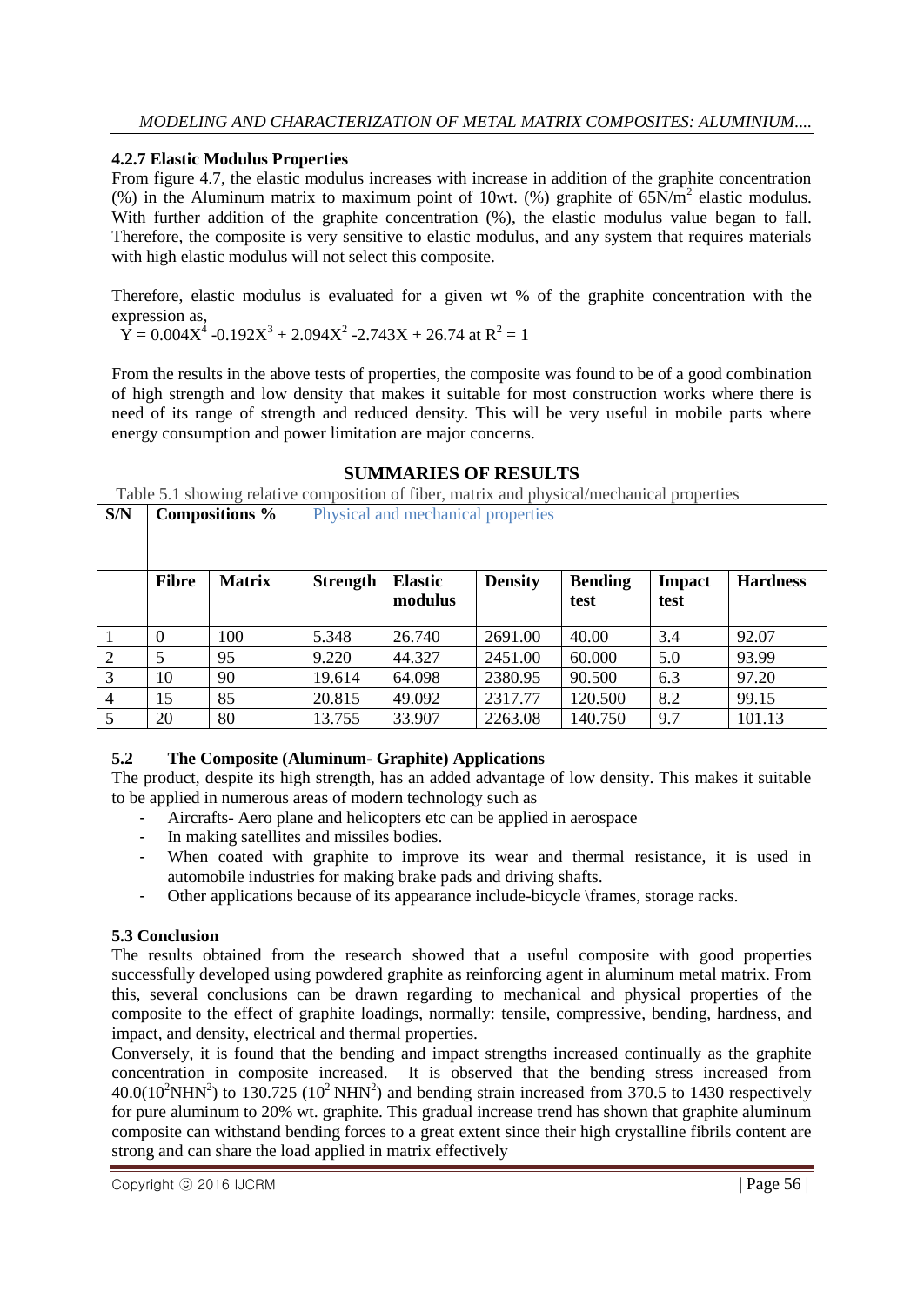### *MODELING AND CHARACTERIZATION OF METAL MATRIX COMPOSITES: ALUMINIUM....*

Finally to summarize everything, grounded graphite particulate has enhanced tensile properties in young's modulus, bending as well as impact properties of the aluminum metal matrix. The study has demonstrated the optimum graphite loading for peal performance as new processing methods gets developed, and improvement in particulate matrix bonding is attained. These materials will have a place in the future for components that require more resistance to the environment higher operating temperatures and higher strength than those possible by polymer metal matrix composites. Such a composite can be applied in aero-engine components, engine cylinder blocks, bicycle frames and waveguide for space telescope due to the above mentioned properties.

#### **5.4 Recommendations and Future Works**

This study may be more applicable and better if the following suggestions are done.

- 1. Heat treatment of graphite aluminum metal matrix composite can be done. Better performance of graphite aluminum composite is expected as this has been proven in metal alloys,
- 2. Compounding of graphite particulates or fibres aluminum should be done in an atmospheric controlled condition chamber to give a better mixing effect as it pose greater control of mixing and conveying properties.
- 3. Solution mixing is suggested to replace meet mixing in metal matrix composite preparation since graphite will be well adhered in aluminum matrix, this enhances the mechanical properties.
- 4. The results of this study suggested a number of new avenues for research in future. They are
- a. The work should be extended to study other properties such as creep, fatigue, shear strength and chemical resistance properties.
- b. The usage of different types of graphite particulate sizes and fibre reinforcement can be studied for graphite aluminum composite.
- c. Besides aluminum, other metal matrix system can be studied. Also the study should be extended to polymer matrix composites.
- d. Hybrid composite composting other reinforcement (such as fibre of loss) besides graphite can be studied, as this will definitely yield better performance of composite systems.

### **REFERENCES**

- [1] Barekar, N., Tzamtzis S., Dhindaw B.K., Patel J., Hari Babu N., and Fan Z., (2008), "Processing of Aluminum- Graphite Particulate Metal Matrix Composition by Advanced Shear Technology" Brunel University, uxbbige, Middles, UK, pp 1-9.
- [2] Callister W.D.(2001), "Materials science and Engineering, an introduction"  $7<sup>th</sup>$  Ed., Wiley and sons Publishing, Pergamon, New York.pp.22-30,43-45.
- [3] Chawla K.K and Chawla N. (2006), " metal matrix composites." Springer Press, New York, U.S.A., pp.93-109.
- [4] Chawla N, Habel U. Shen Y-L , Andres C, Jones J.W, and Allison J.E (2008)", The Effect of Matrix Micorostructure on the Tensile and Fatigue Behavior of SiC particuale –Reinforced 2080 Al matrix composites, Vol 31A, University of Michigan, Jochim-shling –weg63, Hamburg, Germany. pp. 531- 536.
- [5] Clyne T.W and Withers P.J.(1993)," An Introduction to Metal Matrix Composites," Press Syndicate of the University of Cambridge, Melbourne, Australia. pp.2-9, 15-41,71-112,442-471.
- [6] Dudek H.J., Lencht R. and Werner A, (1990)," tensile properties of monofilament and multifilament composite with different Aluminum matrices, wily Inc., pergamon, New York pp. 1575-1579.
- [7] Gupta M. LUL, Lai M.O. and Ang. S.E, (1995), " Effects of Type of Processing on the Microstructural Features and Mechanical Properties of Al-CU/sic Metal Matrix Composites, Vol 16,no 2, Elsevier science Ltd, 10 kent Ridge Crescent, Singapore pp. 75-80
- [8] Johnson W.S. (1989), "Metal Matrix Composites-Testing, Analysis and Failure, " Mc Graw-Hill, New York, pp. 129-140.